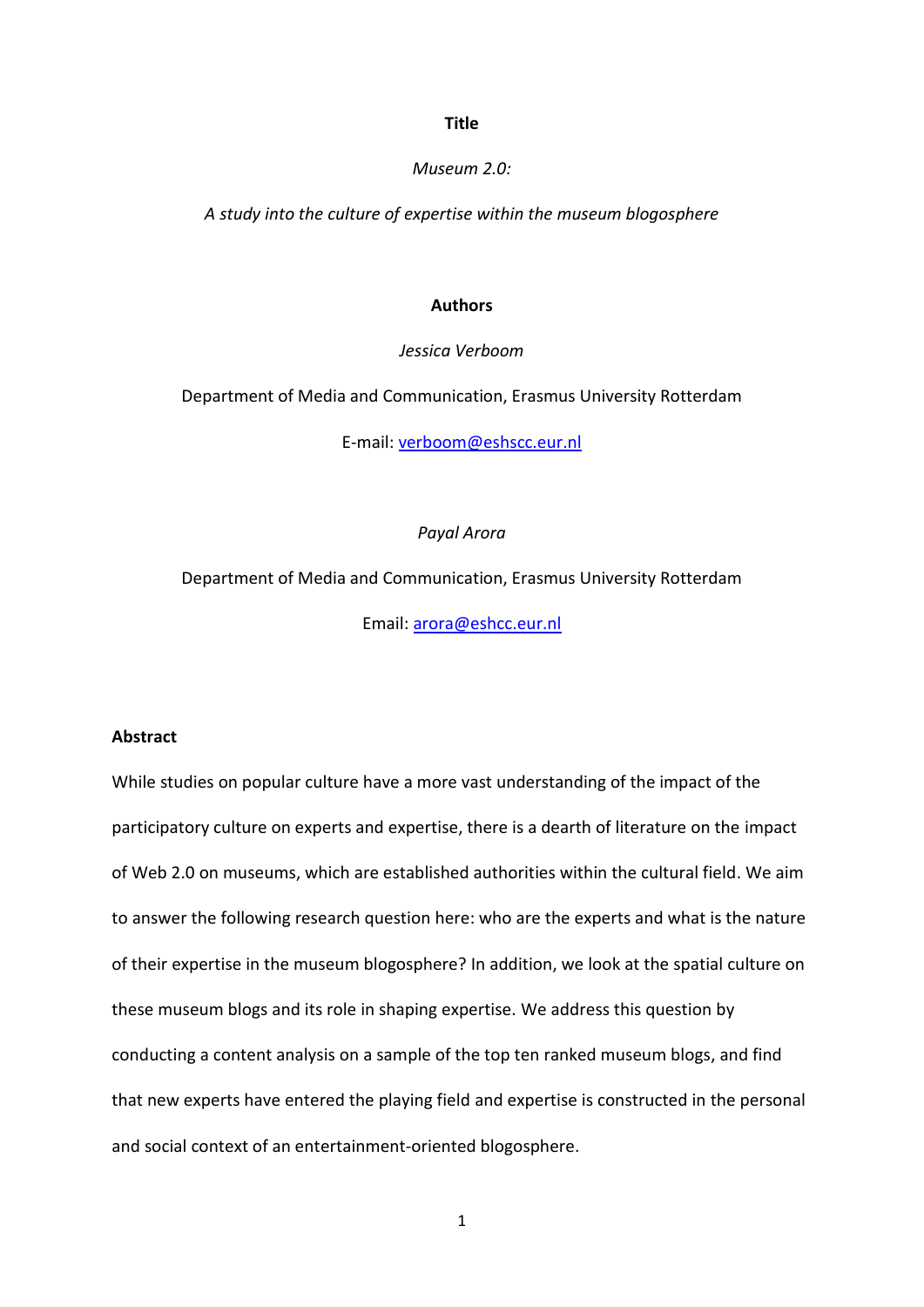## **Contents**

- 1. Introduction
- 2. Literature review
- 3. Method
- 4. Results and discussion
- 5. Conclusion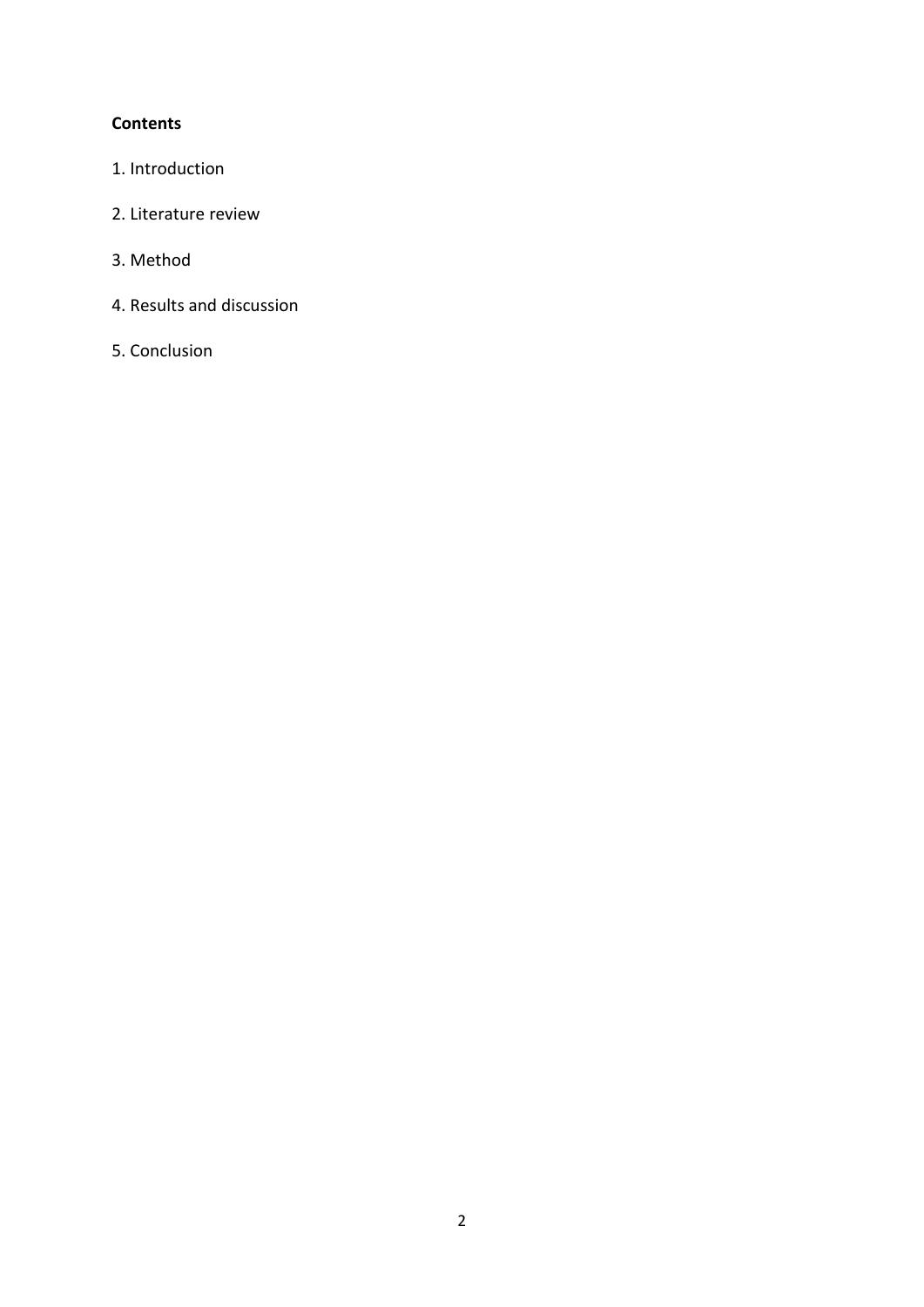### **1. Introduction**

Web 2.0 technologies have increasingly found their way into the museum field, creating new ways to engage with visitors and enhance their museum experience. Significant investments have been made in the development of these digital technologies, resulting in unique and surprising applications. One example is the website of *Ask a Curator* [1] which allows users to pose their questions directly on Twitter to a broad array of curators specialized in art, history or science. National collections also receive help from the public through social tagging, such as in the *Your Paintings* project, initiated by the BBC [2], or the new *Rijksstudio* by the Dutch Rijksmuseum [3], where users can tag paintings in order to enhance its descriptions and improve public access. Many museums are currently investing time and effort in their fanpages on Facebook, their Twitter feed and blog accounts. There is no denying that social media are here to stay, especially when considering the future generations of digital natives (Prensky, 2001) that museums will need to attract. This pressures museums to adapt to a new media environment and to reinvent and reposition themselves accordingly in the field of curating, interacting with their audiences and their means of knowledge dissemination (Hooper-Greenhill, 2000). However, this shift towards the 'participatory culture' of Web 2.0 (Jenkins, 2006) also gives rise to a peculiar paradox: the traditional barriers of entry of museums, which hold a large capital of expertise, are potentially undermined as knowledge production becomes increasingly "external to the institution, in an individually or socially defined context" (Trant, 2008, p. 277). Now that these online platforms for public discussion and engagement exist, does this really lead to the questioning of museum expertise? As museums are confronted with the realities of Web 2.0, this question will increasingly come up; therefore, a better understanding of the Web 2.0 impact on traditional expertise is required.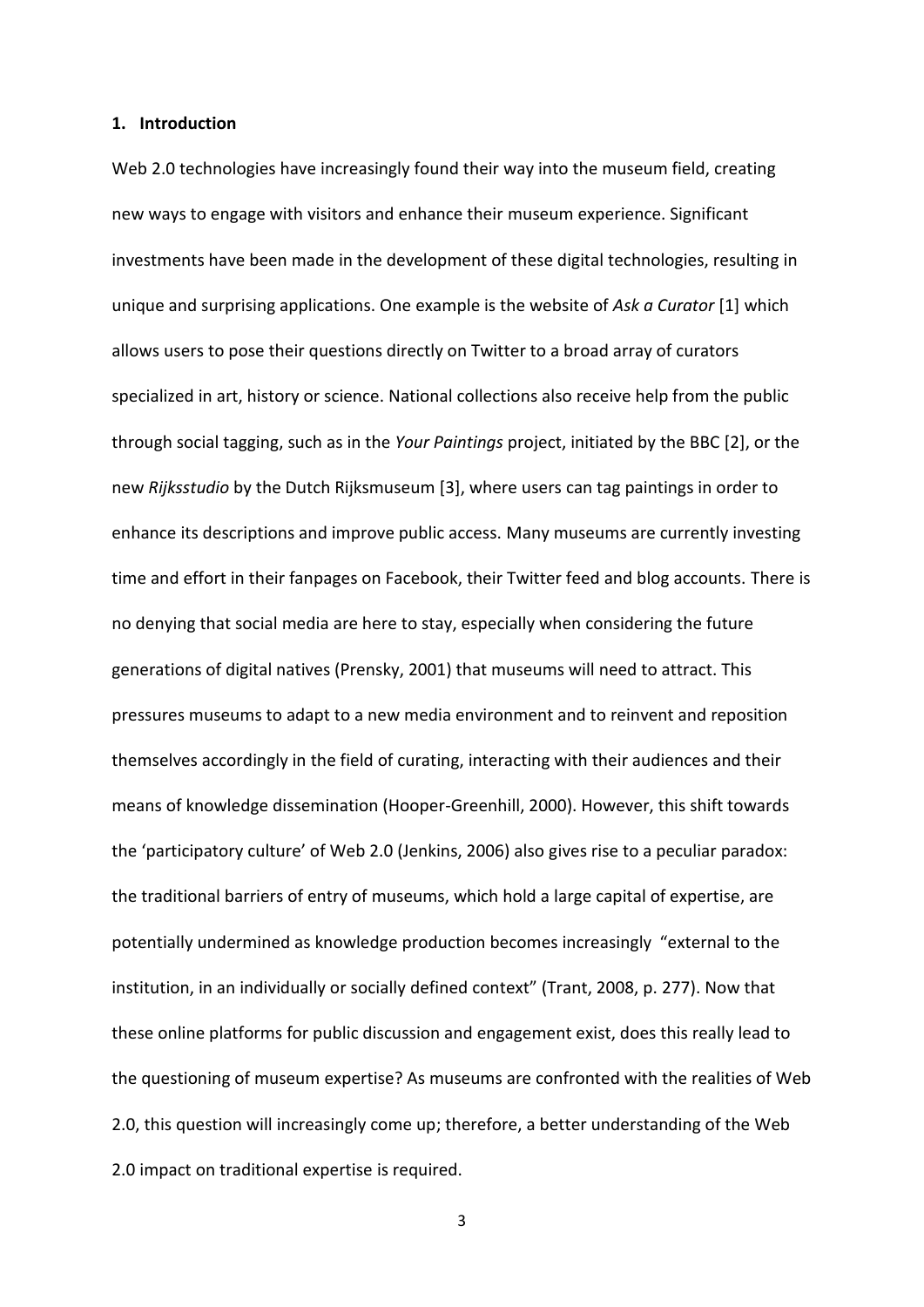Although a critical body of literature exists on this debate around the contemporary nature of the authority of museums , these studies are largely institution-centric, ignoring the role of other actors such as bloggers active on the museum blogosphere. Furthermore, there is a dearth of empirical work on the impact of social media on traditional expertise in the museum field , limiting the discussion to the observation that the traditional assets of museums as hierarchical and static are in tension with the inherently democratic and evolving nature of the Web (Simon, 2007). On the other hand, studies on popular culture are more diverse, empirical and elaborate. In recent years, the consequences of the networking of knowledge on the relationship between experts and non-experts has been further investigated in among others online reviews of consumer and media goods. This literature provides a comparative framework for museums about the impact of the digital age on their traditional gatekeeping function.

At the heart of this discussion about museums and Web 2.0 lies the issue of authority: is traditional expertise obsolete in this new media era? In this paper, we aim to address the following research question: *who are the experts and what is the nature of their expertise in the museum blogosphere?* In addition, we look at the spatial culture of the museum blogosphere and its role in shaping expertise. Have museums been able to extend their authority to the blogosphere, or are age-old power relations shifting outwards? We target these questions by a content analysis on the top ten ranked museum blogs, delineating the current 'experts' or benchmarks on the Web.

First of all, we will situate the changes in contemporary museums within the historical development of museum experts and expertise, making use of the literature available in museum and communication studies. Secondly, we juxtapose this traditional expertise within the museum world to that of the museum blogosphere to gauge the extent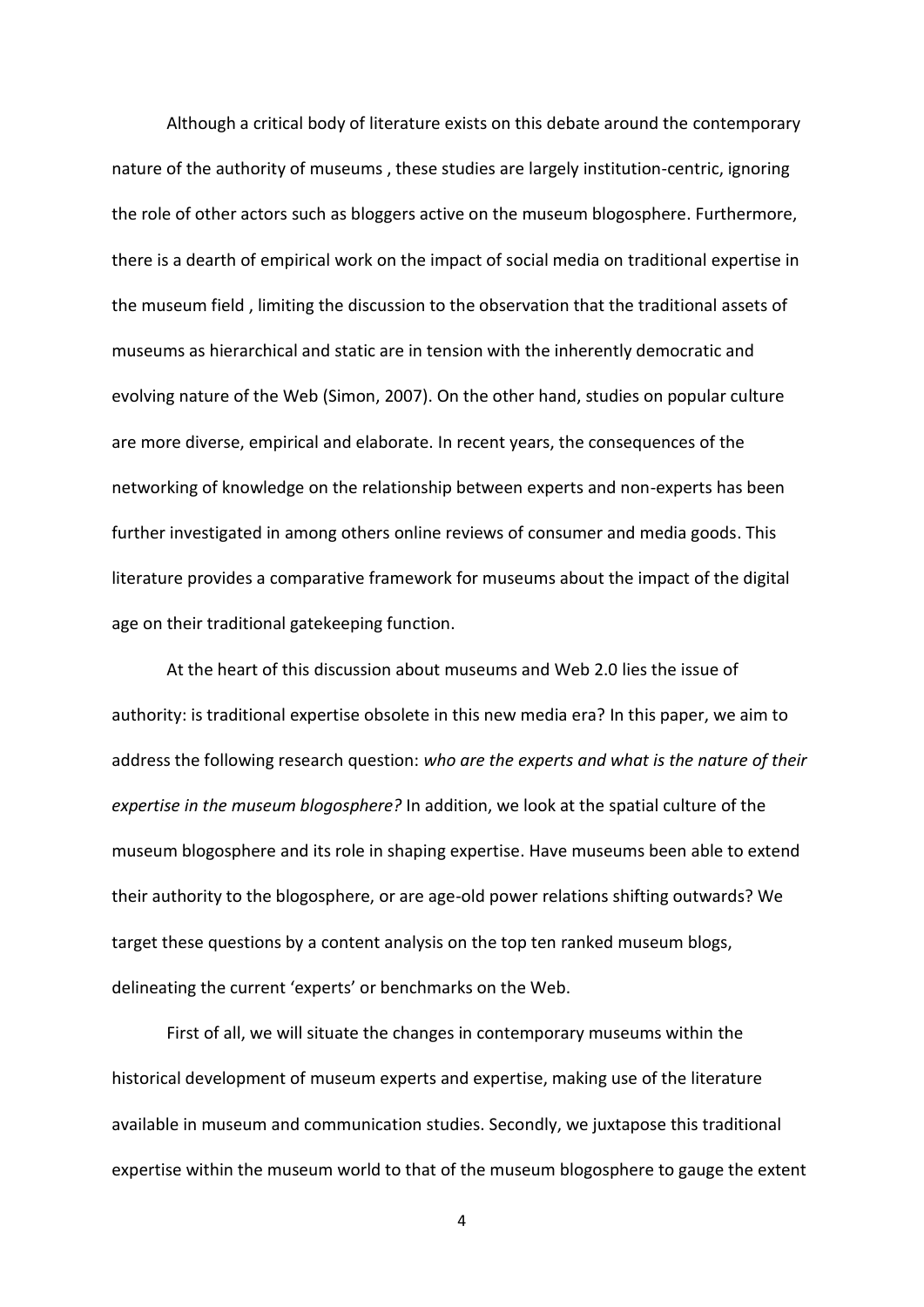to which conventional actors continues to hold their sway within these novel digital museum platforms. Following the methodology, the results will be comprehensibly discussed in the fifth section arguing that new experts have entered the playing field and expertise is constructed and asserted in a distinctly different context, concluding that museums need to reposition themselves within a less hierarchical and entertainmentoriented museum blogosphere.

## **2. Literature review**

To understand the current debate surrounding Web 2.0 and the authority of museums, most studies start with the historical roots of museum experts and their formation of expertise, which we will address in our first section. Following that, we will look into two main discussions surrounding Museum 2.0, starting with the literature on the potential redefinition of the relationship between amateurs and experts, followed by a review of the novel spatial aspects of the museum blogosphere.

## *Traditional museum expertise*

Museums have long been our cultural gatekeepers whose main task it is to select, collect, preserve and valorize cultural objects, and arguably continue to be key actors in the process of establishing these canons. This logic was originally born out of the ideas of the Enlightenment era, where museums were endowed with the moral obligation to elevate the people and where reason took center-stage in the construction of knowledge by developing the "grand narratives (metanarratives) […] that stood as valid outside the context of the site from which they were spoken" (Hooper-Greenhill, 2000, p. 13). Curators perform the role of power brokers here by determining what is on display and in what context it should be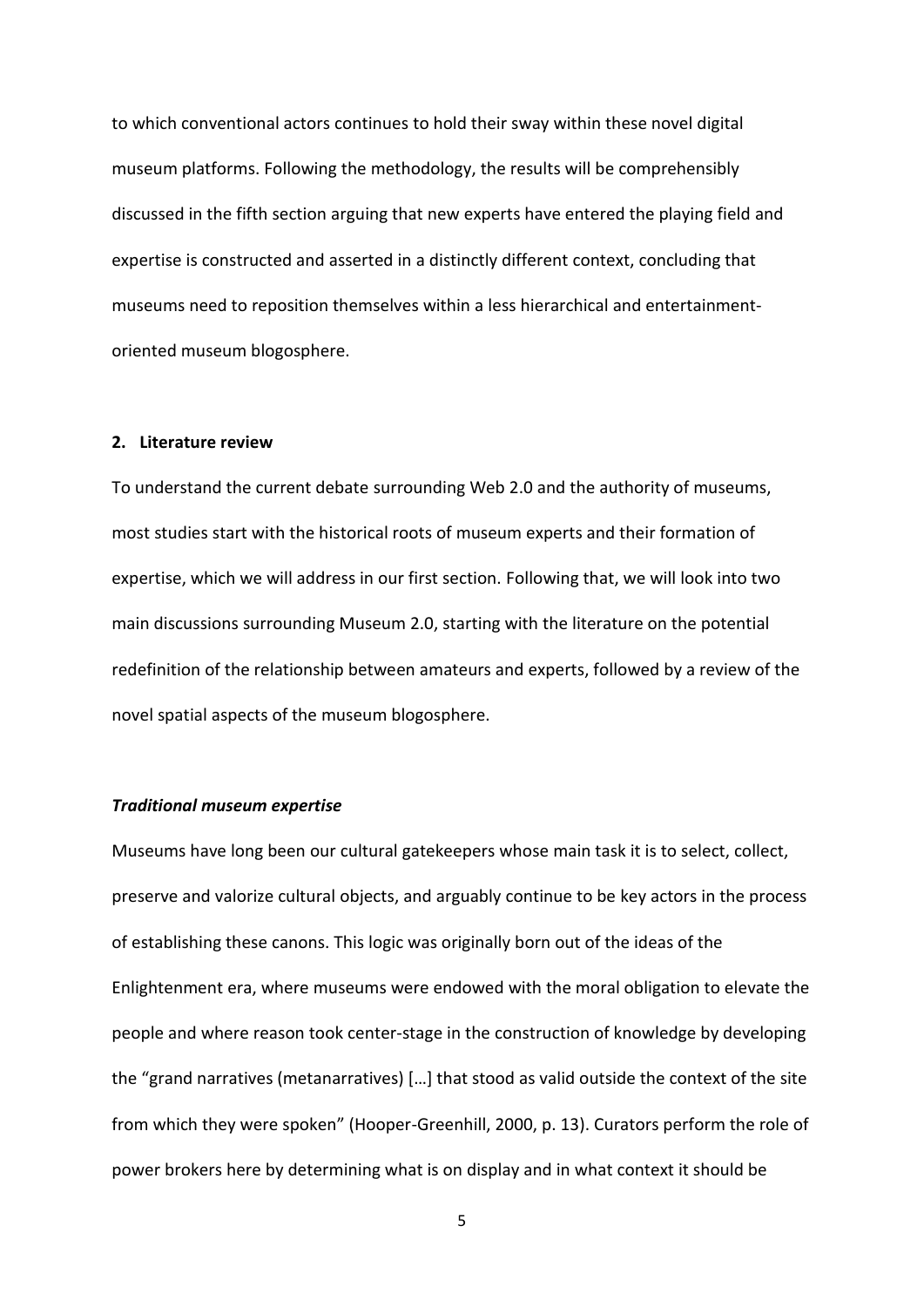interpreted. They are identified as experts because they hold a lot of experience, are certified in their field, are identified by their peers as such, and are able to reach consensus in this field in the production of new knowledge (Shanteau *et al.*, 2002). Furthermore, their institutional linkage largely adds to their expert status (Arora & Vermeylen, 2012). The available media technologies, such as catalogues or the signs near the object on exhibition, are important power tools in this respect as they present curators with the means to contextualize objects and communicate this knowledge to the visitors, and can thus be consciously or unconsciously manipulated in order to establish and protect their expert position (Silverstone, 1994). This one-to-many communication model is rather straightforward, as it impedes the possibility of evaluation and feedback. Expertise is contained in exclusive circles where knowledge is mainly discussed and negotiated between curators and their peers. This traditional practice of museum curators pervaded well into the twentieth century.

In the late 70's and 80's however, the museum field was increasingly facing more competition from a booming leisure industry, as well as shifting cultural policies and reduced funding (Burton and Scott, 2003). Against this background, the ideas of 'the new museology' were promoted, which included a paradigm shift from object-oriented to consumer-oriented museums (Hooper-Greenhill, 2000). In short, the idea grew that knowledge about the collection should not only come from the museum staff of experts, but should constitute multiple narratives from different perspectives, emphasizing the educational side of the museum. This was supported by the introduction of new media technologies, headed by the rise of museum websites in the 90's, which changed the approach to communication, enabling new connections between the museum and the public. No longer the curator is the sole driving force behind the museum, but now has to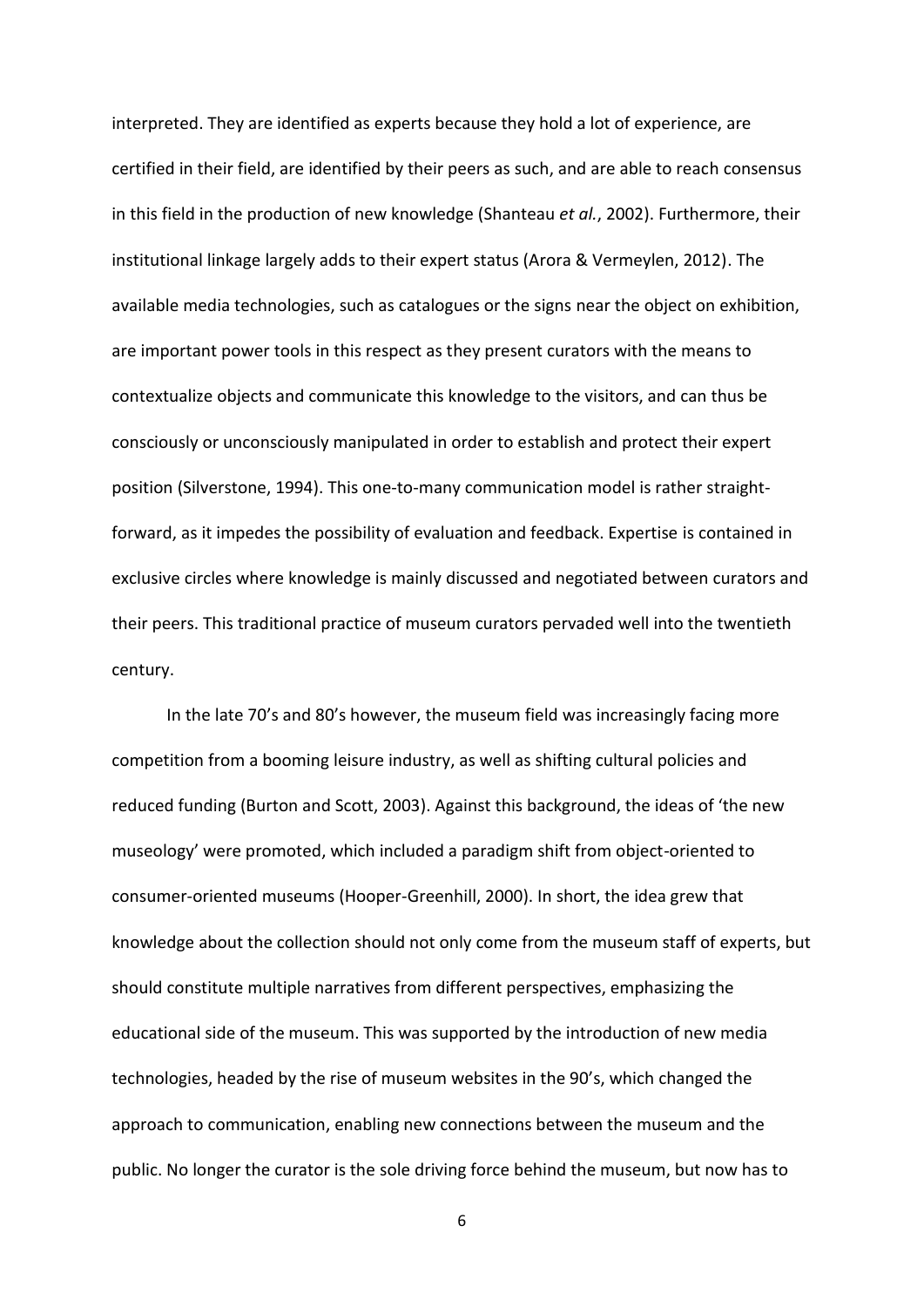share this position with a number of new museum professionals, such as the educator, the marketing officer and the information professional, who were attracted to cater to the needs of the visitors and engage with the community. Although museums come in all varieties and sizes, from science museums to art museums, from children museums to historical museums, what they all have in common nowadays is their educational mission (Cairns, 2013). However, while the age-old power relations has shifted to the education and marketing department, museums still try to control information over their collections. As Srinivasan *et al.* (2009) argue: "[t]he extension of the new museology into musums, over the past 30 years, has introduced a regime where the educator and the marketing manager control the voices of the museum's presentations for a relatively narrow, selective view of 'public' interest" (p. 267). The museum as 'academic gatekeeper' has thus given way to the museum as an 'educational gatekeeper', but maintains its authority nonetheless. Despite efforts to give the audience more voice, museum staff still consist of 'expert elites', containing museum knowledge largely within their walls in order to maintain their legitimacy.

#### *Museum 2.0*

In recent years, museums have seen a spectacular rise in social media which have significantly expanded their range of opportunities for deepening the relationship with their audiences. Popular social media such as blogs, Facebook and Twitter are now part of common practice within museums (Russo, 2012). Kidd (2010) analyzed the applications of social media in museum communication and found three organizing frames. First of all, museums predominantly use their social media in a marketing frame with the aim to promote the museum and engage the audience. Secondly, they use these tools for building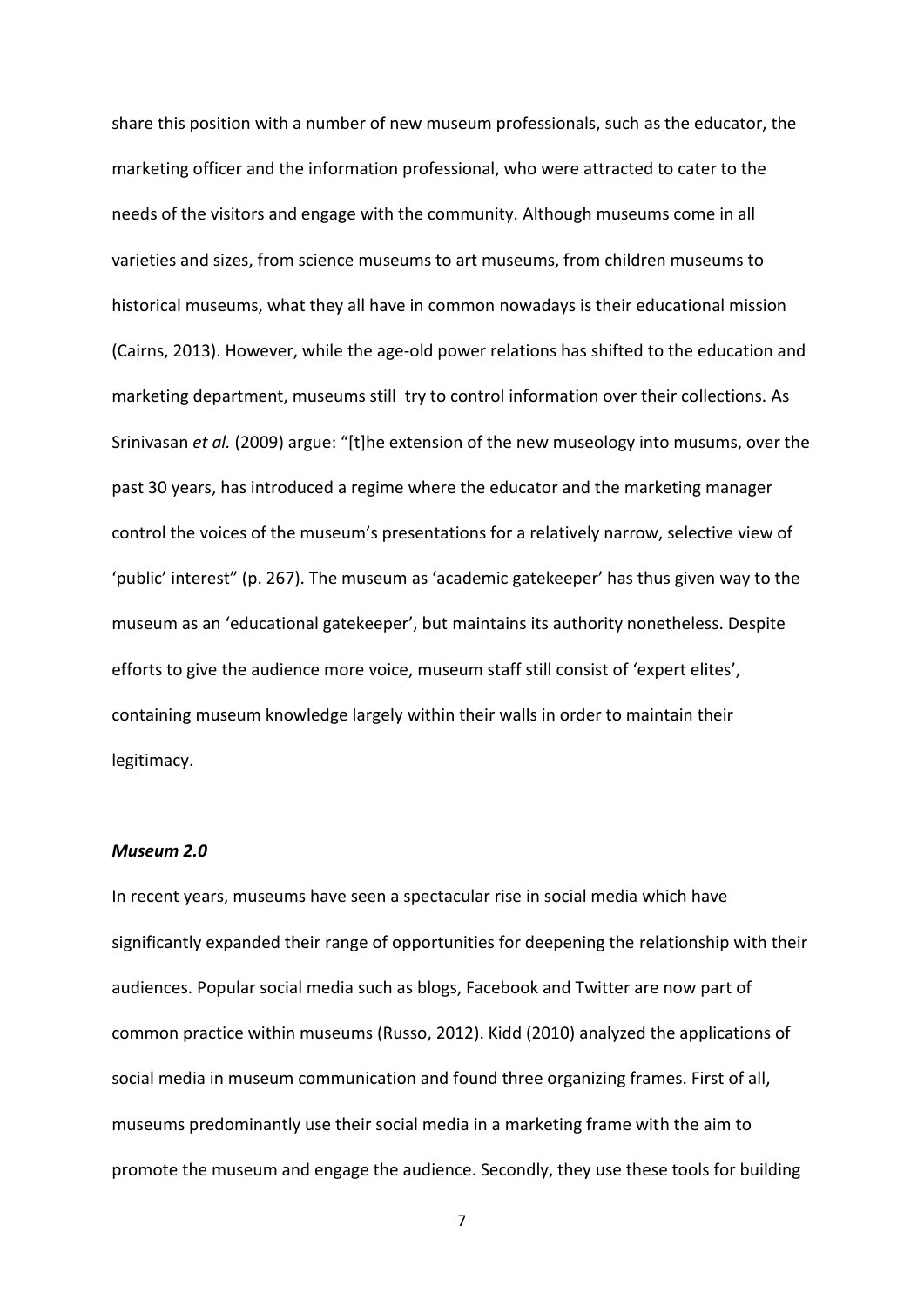and sustaining a community of interest around the institution, which is called the inclusivity frame. Besides as a tool for engagement and participation, the most creative use of social media is encouraging the public to co-create museum narratives in the collaborative frame.

Through this process of stimulating participation by social media, new cultural processes are created within museums. This has two major complications for the contemporary museum, which are the topic of study in this paper. First of all, the nature of expertise within museums is being called into question as the relationship between experts and laypersons are being redefined in the online space. In this 'mutualization' of museum information, where traditional experts and the public act as partners, museums are challenged to rethink their position as a traditional gatekeeper in the production, preservation and distribution of knowledge and to further consider the role of these contributors (Cairns, 2013). Secondly, the global access to and large production of online content on social media shifts the traditional museum to a new institution consisting of digital heritage. In other words, Web 2.0 technologies enable audiences to access and interpret museum information in their own time and on their own terms and to add their personal stories and memories to this body of knowledge, liberating collections from their academic and institutional context in the traditional museum space. Both of these aspects, on expertise and culture of the museum space in the context of Web 2.0, have received critical discussion in the literature and are addressed below.

## *Expertise 2.0*

Since the eighteenth century, museums have gained an exclusive position as key intermediaries of knowledge. Over the recent decades however, experts and traditional notions of expertise have increasingly come under siege. This questioning of the authority of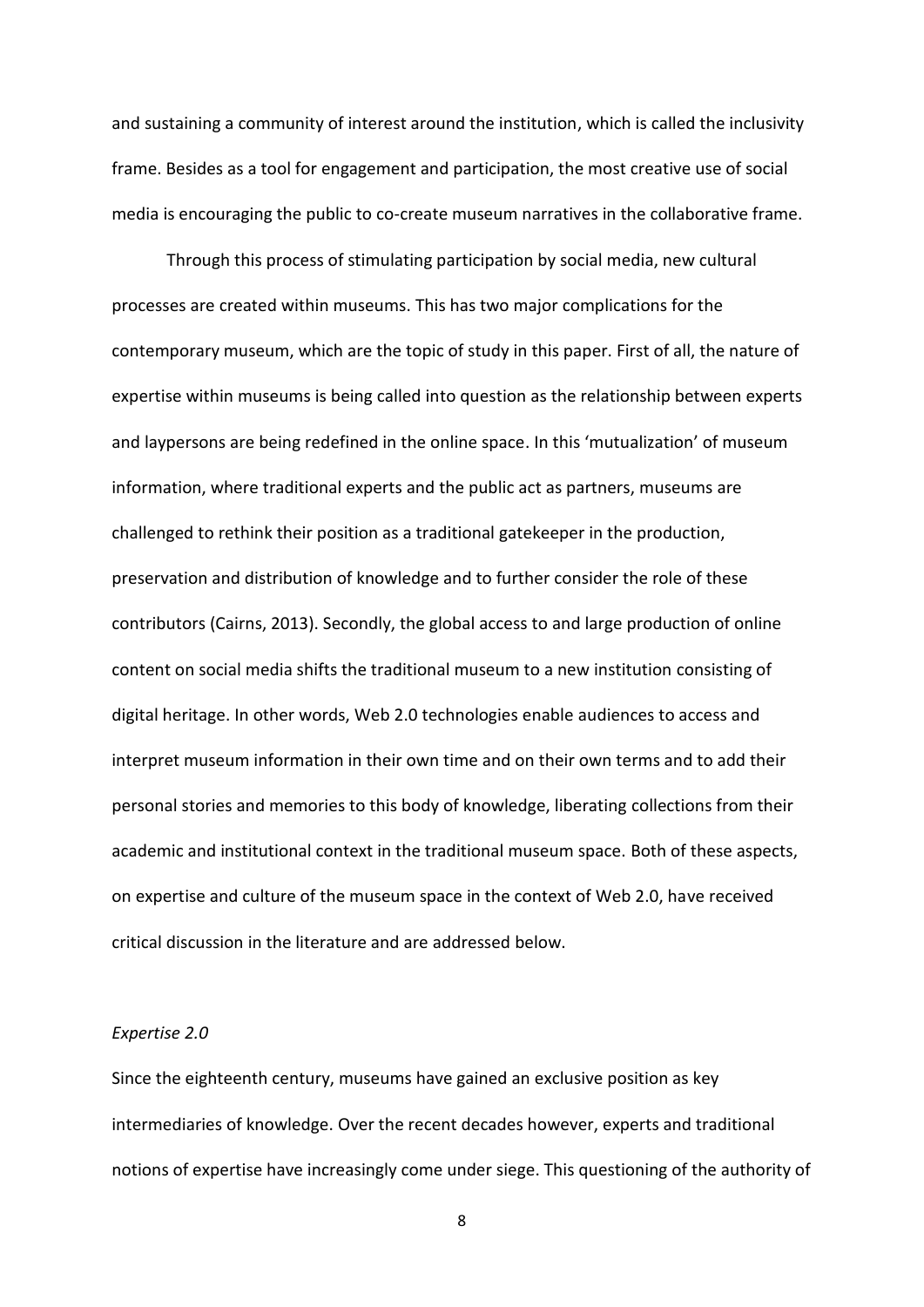institutions is not immediately a consequence of the rise of Web 2.0, but is rooted in the sociological criticism in the post-modern tradition. Lichtenstein (2009) names several reasons for what can be called a 'crisis in expertise'. First of all, the public expects certainty in expert decisions and consensus within institutions of expertise. However, this is not always the case, as some issues still are a heated topic of debate within their field. Secondly, experts may be subject to an ideological bias, in which their personal ideas gain more weight in the evaluation process. This leads the public to disapprove or to distrust experts. Finally, experts are increasingly recognized as belonging to an 'elite', prohibiting democratic debate and even suspected of using their status to acquire and maintain privilege (Lichtenstein, 2009). Collins and Evans (2002) further argue that this 'problem of legitimacy' is being replaced by a 'problem of extension', i.e. the dissolving of boundaries between experts and the general public so that everyone can partake in the evaluative decision. In the days of Web 2.0, both media producers and consumers have become "participants who interact with each other according to a new set of rules that none of us fully understands" (Jenkins, 2006, p. 3). Social theory on expertise often draws on this concept of 'participatory culture' and the collective knowledge of laypersons which can be distributed on social media nowadays.

At the crux of the problem here is that it is essential for museums to provide high quality information online, which might be threatened by the low quality of user content where the social web is being engulfed with. Keen (2007) is one of the main articulators of this problem. He argues that the democratization enabled by Web 2.0 calls the old experts and the nature of their expertise into question, as it "is undermining truth, souring civic discourse and belittling expertise, experience and talent" (p. 45). Museum scholars are taking this to heart when they argue that institutions need to redefine their process of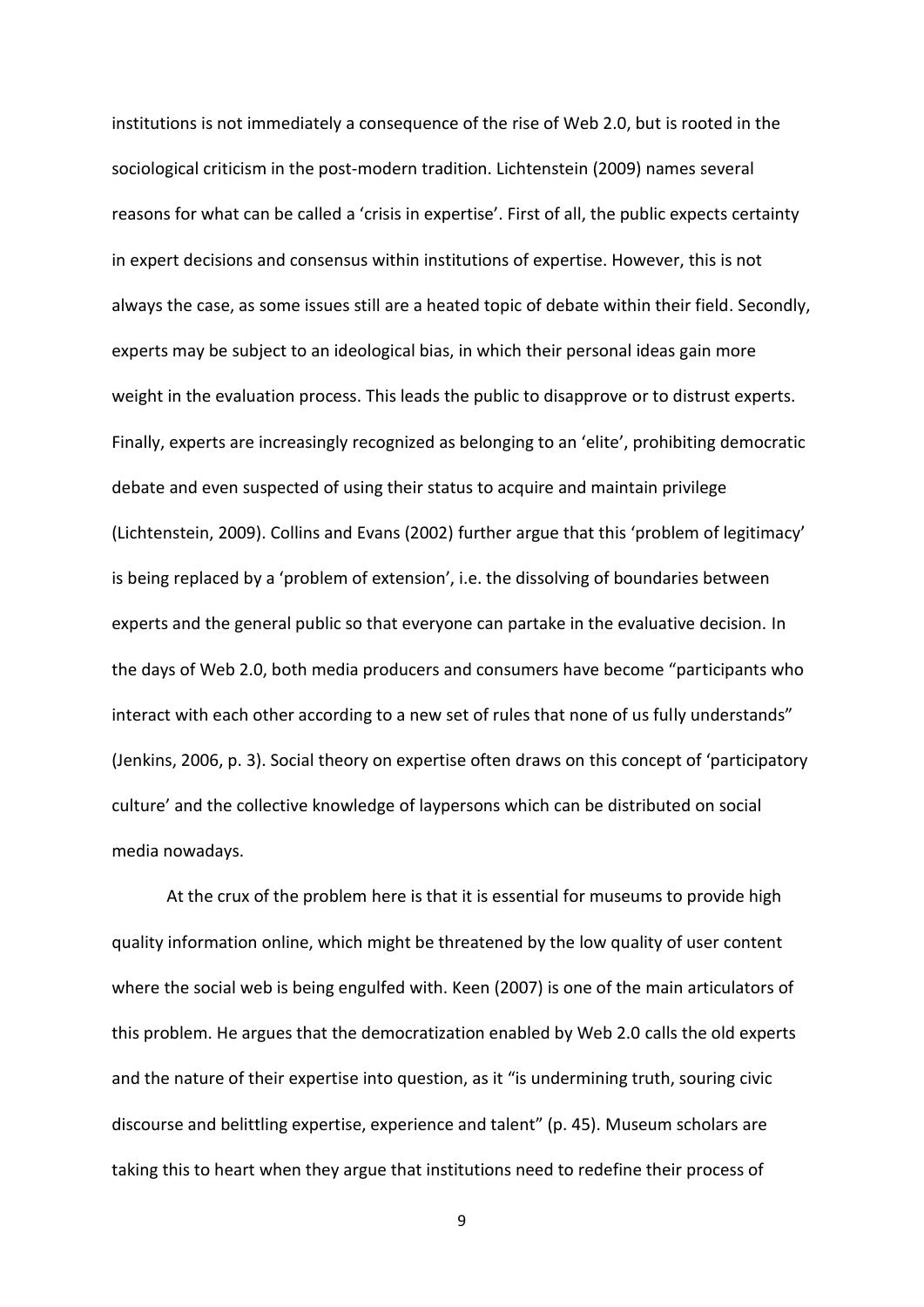producing and distributing knowledge, such as Trant (1998) who promotes the view that museums should act as 'trusted cultural networks' online. However, studies suggest that curators are not really willing to give up on their authority and to accept user contributions (Schweibenz, 2011). Even though the increasing importance of social media in everyday life urges museums to open up and share their knowledge with a global public, many museums still seem to depend on their traditional 'unassailable voice' (Walsh, 1997) and one-to-many communication model.

Against this background of institutional reluctance and uncertainty with Web 2.0, there are the grassroots initiatives from within and outside the museum community. These new intermediaries seize the opportunity of the social Web to disseminate their own views, beliefs and knowledge to the extent that their collective wisdom may be equal to or even better than that from traditional experts in providing a guide to information seekers (Surowiecki, 2004; Arora and Vermeylen, 2012). Other than this 'wisdom of the crowds' proposition, Sunstein (2006) poses that with deliberation, i.e. the careful balancing of arguments and opinions prior to making a decision, any group, whether they are laypersons or experts of sorts, can arrive at the right outcome given the appropriate circumstances. These are two rather utopian claims to what happens when people are given the right social tools for organizing, acting and collaborating with each other online (Shirky, 2008). However, as is shown in many studies in for example online reviews of consumption or media products, there is still much debate about the quality of information online and many answers lie between a utopian and dystopian view on the democratic potential of Web 2.0 (cfr. Papacharissi, 2002).

In the 'information overload' that is Web 2.0, it is crucial for information consumers to identify the credible sources. Marlow (2004) argues that in an informal organization like a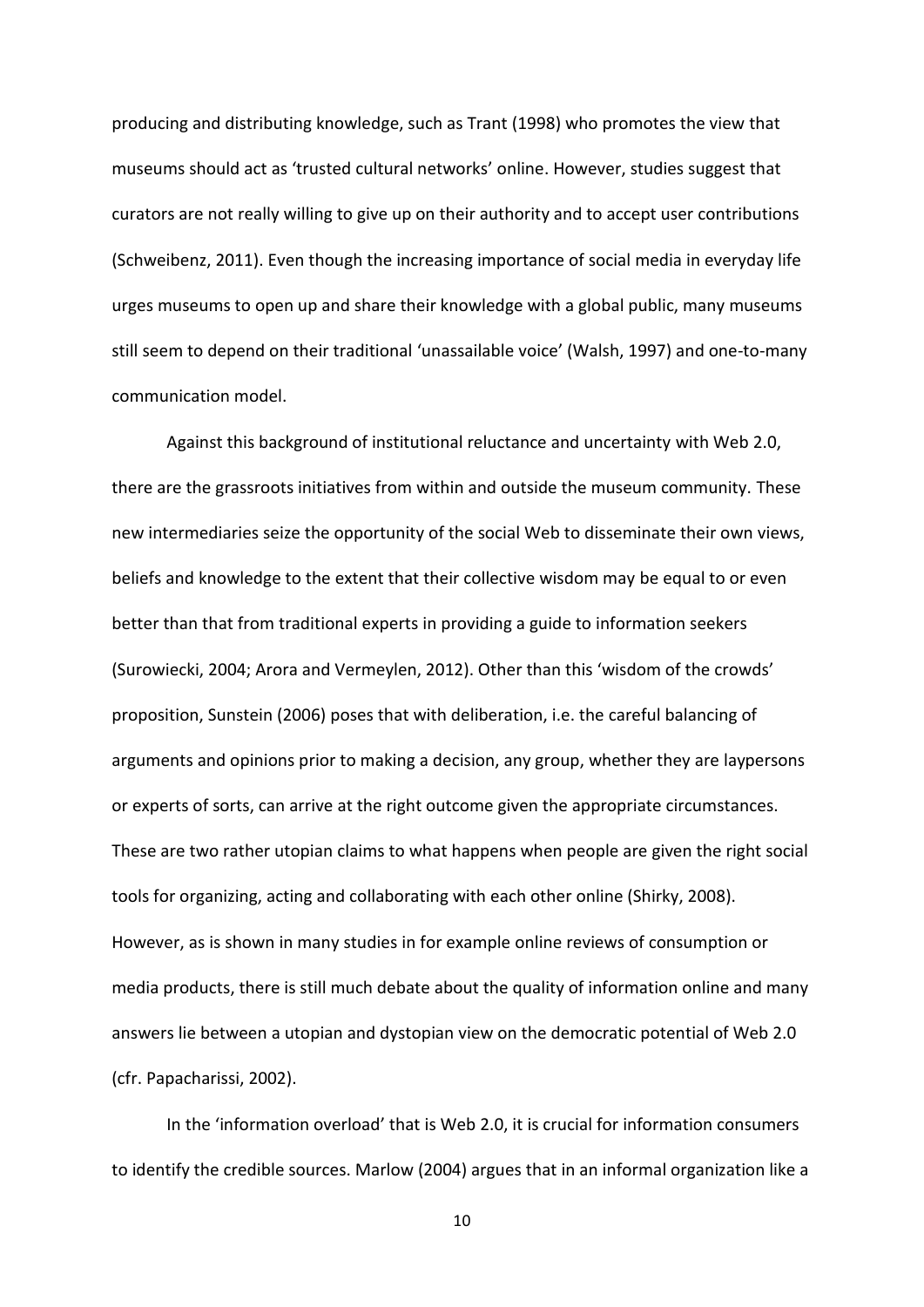blogging community, individuals actively seek for positions as opinion leaders, gatekeepers or mavens, i.e. roles which give them a sense of authority and status (see also Lampel and Bhalla, 2007). If they make it to the top of this online hierarchy, they can act as highlyinfluential 'experts' for others. In their study of the impact of the Internet on the Swedish music industry, Baym and Burnett (2009) find that these 'amateur experts' mainly are dedicated fans of Swedish independent music who act as important expert filters on the global Internet scene. Instead of feeling 'exploited', they see themselves as enthusiastic music lovers and peers of their favorite bands, and/or believe that they invest in their future by their currently altruistic work. On the other side of this online production and mediation system of knowledge lays the consumption of this fan culture and the question on how consumers use and rate these Internet reviewers within the range of other experts. Verboord (2010) finds here that institutional critics are not rated less, only find more competition from lay critics on the Web, especially when consumers have a broad taste in cultural products as books. In this sense, amateur experts constitute just another layer in value attributions and are complementary platforms to expert institutions.

Several studies have looked into the arsenal of strategies and tactics authors use to position themselves in such a competitive field. One example is the study by Park (2009) on prominent political bloggers and the 'discursive strategies' they used early-on to cast themselves as authoritative and credible commentators in the American political field. Discursive strategies are defined here as ways in which current topics and events are selected, commented upon and presented to the public as the 'truth'. Park's main finding is that these bloggers predominantly asserted their expertise by positioning themselves away from the institutional discourses and thus declaring their independence from mainstream journalism. This technique is called a 'double-break', a concept from Pierre Bourdieu (1990),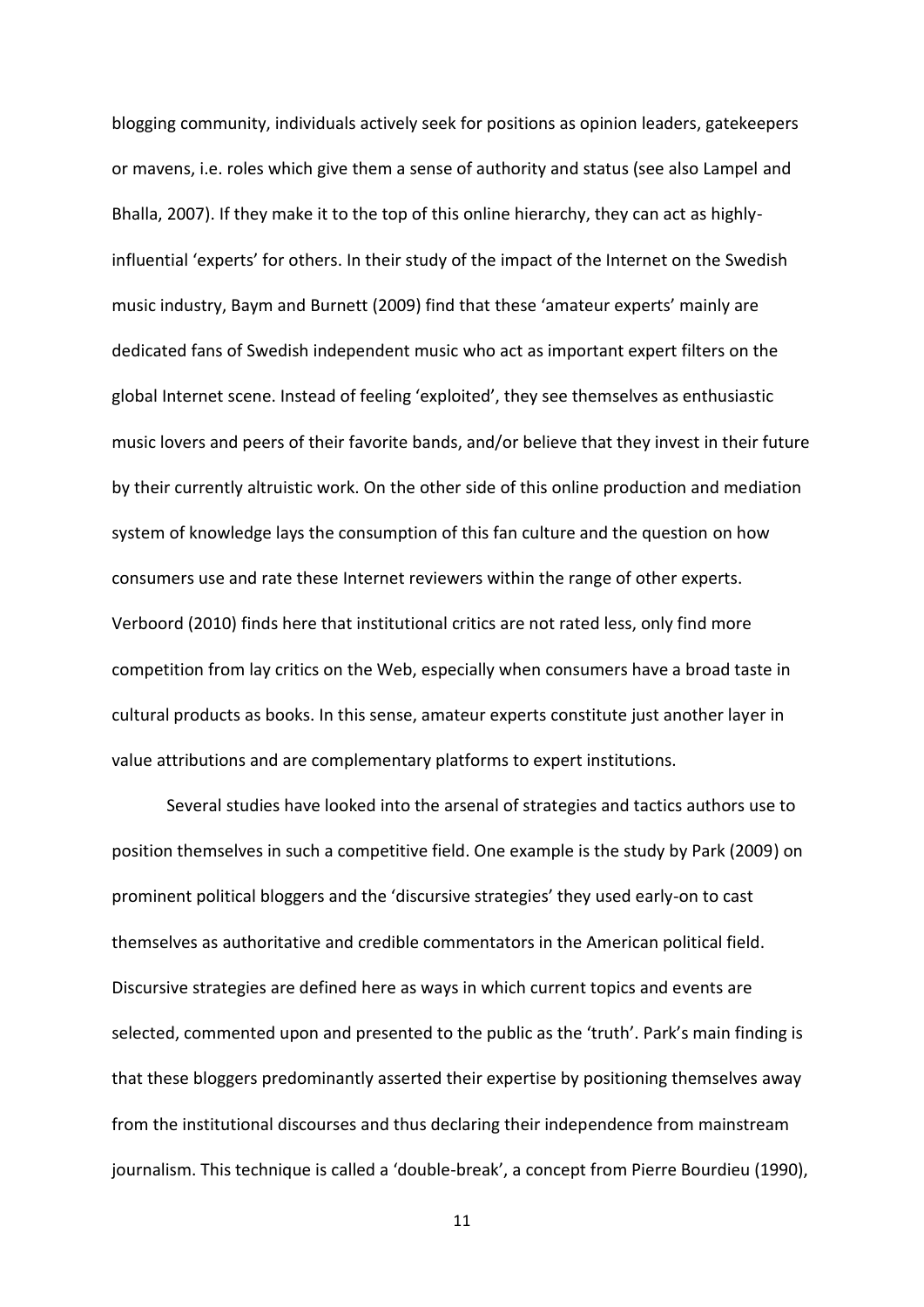as opposite to a 'single-break' where experts claim a distance from laypeople on the basis of their expert knowledge. Within online reviews of consumption goods, Mackiewicz (2010) finds that reviewers incorporate any relevant expertise in their review, which may not only relate to the sort of qualification they bring, for example experience or any formal training, but also to the specialized discourse they use. Furthermore, Otterbacher (2011) argues that the most prominent reviews in the online community feature more words, use an appropriate writing style with correct punctuation and grammar, and make more persuasive appeals.

Given the public and interactive nature of social media, the emphasis is less laid upon the formal qualifications and institutional affiliations of the author and more on the quality of their writing and thoughts. In such an environment, the museum voice becomes just one out of many within the blogosphere, which urges museums to position themselves as an authoritative but credible information source online. On the other hand, amateur experts, either alone or together, are motivated to create cultural content and engage in the museum dialogue as well, redefining the relationship between traditional museum experts and the audience.

#### *Space 2.0*

Museums are inherently social spaces which are historically and culturally embedded within society. The culture within these spaces is in turn produced and reproduced by their participants, whose practices and performances are therefore subject to much sociological research, especially within the field of the sociology of art and art institutions. According to Fyfe (2011), the traditional museum space can be perceived from three sociological perspectives: the museum as calculated space, as contested space and as collective space.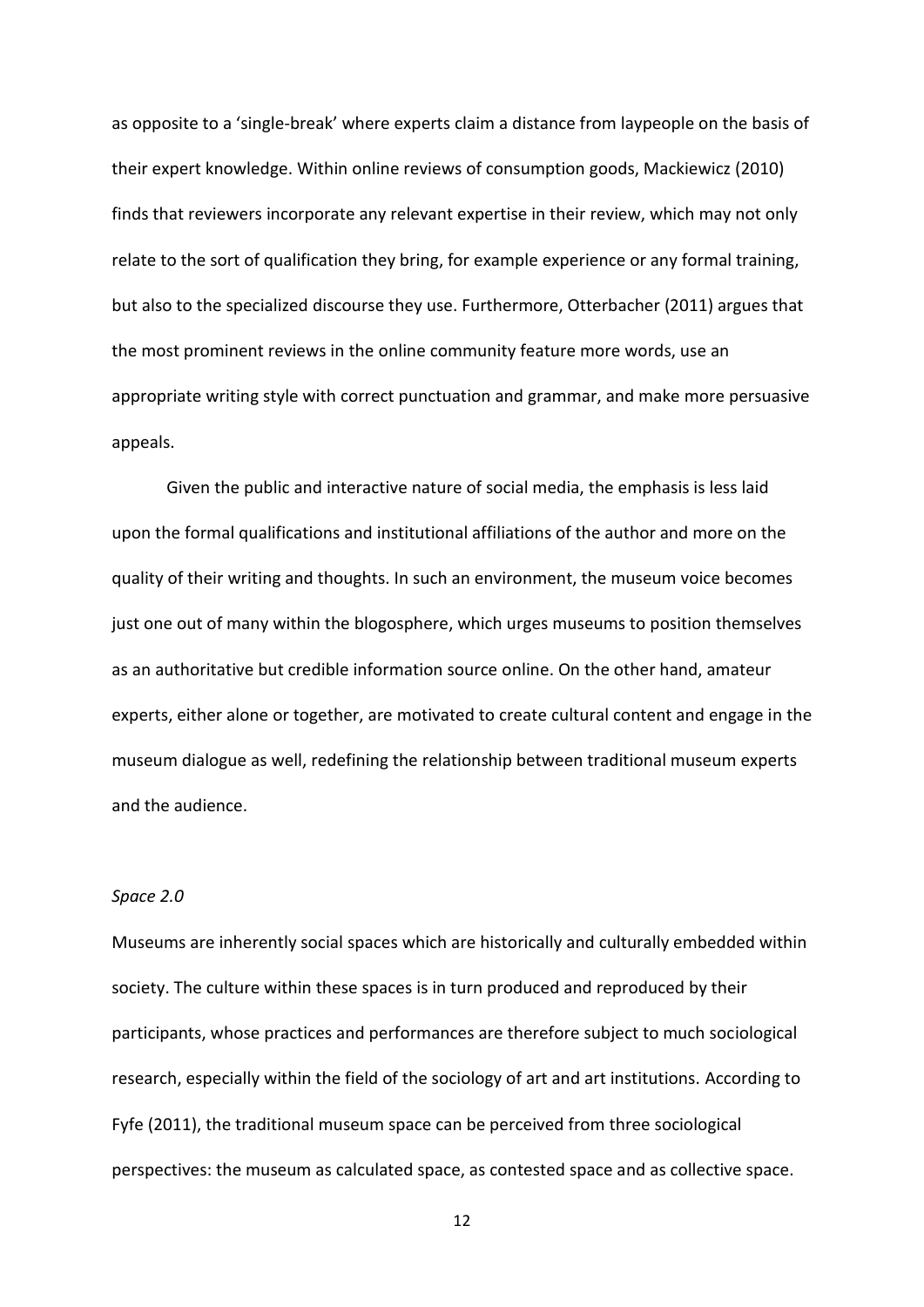As these spaces move virtual, their social functions are now subject to a thorough review which may potentially affect the audience perception of these museum spaces. The 'closed' space of the museum – with their white walls and quiet visitors – seems at odds with the participatory culture and open space of Web 2.0. Critics generally argue that the popularization and commercialization of the Web tends to desecrate and commodify the austere spaces in these high-end establishments. However, within the era of Web 2.0, museums are urged to open up and to transfer the emotional and affective aspects of their exhibited objects to the online space.

Through the increasing adoption of Web 2.0 technologies such as blogs, the public are now allowed to take a peak 'behind-the-scenes', making the daily work of creating, handling and disseminating knowledge more transparent. This has also enabled the exchange of museum experiences between different groups of interest, which marks a distinct shift from the traditional one-way communication forms towards two-way communication, as advocated by supporters of the 'new museology'. However, "they remain spaces of definitive representation, with aspects of individual classification and comment" (Srinivasan *et al.*, 2009, p. 268). Whereas the real museum space is mainly inhabited by signs, pamphlets and catalogues which communicate the 'calculated' academic view of the traditional experts, the virtual museum is predominantly a space of play, where online visitors can share experiences and stroll around like a tourist or *flaneur* (Arora, 2012). Collections now move beyond museum walls and are experienced and valued in different contexts on a global scale. This potential loss of authenticity or 'aura' of the object when digitalized has received much critique within the literature, an issue which can be traced back to Walter Benjamin and his work on art in the age of mechanical reproduction. In Benjamin's interpretation, authenticity is attached to the real object or site, while the aura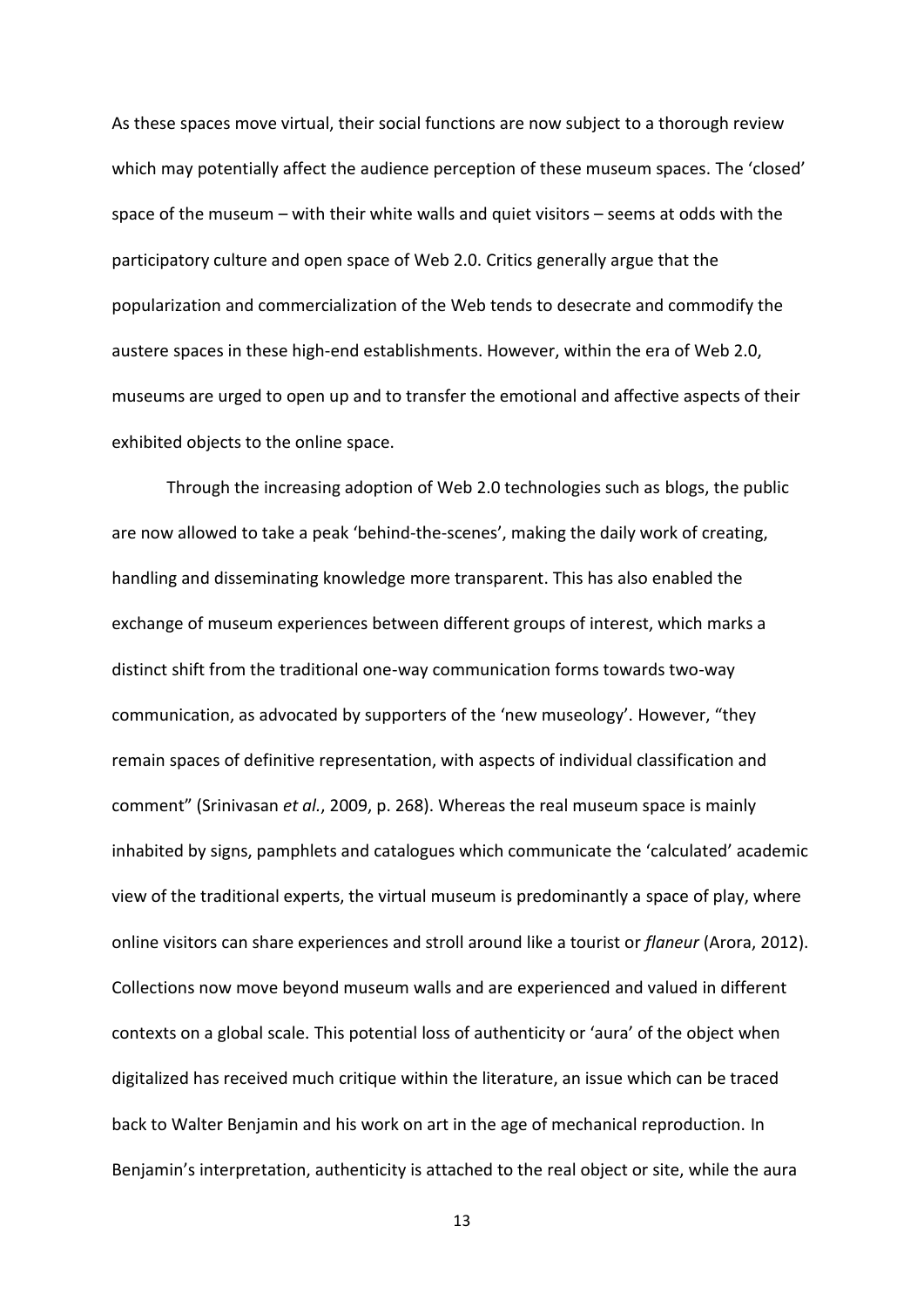transcends the object and focuses on the experience or engagement with the tradition and rituals related to such an object (Rickly-Boyd, 2012). Although digital reproduction may attribute more 'exhibition value' to collections and endow new social functions and practices onto the virtual museum, it also reduces the 'aura' or the sentimental value of the art works by the detachment from the museum context. This dematerialization of 'the real thing' explains the great deal of hesitance among many cultural organizations in going digital because it challenges the fundamental role of the museum as exhibitors and educators of the authentic (Trant, 1998).

Public museums in the nineteenth century were designed in order to reflect a collective space, a space where visitors from every social strata could enjoy their local and national heritage. However, visitor studies from the beginning of the twentieth century onwards have shown that museum audiences are generally from the upper strata and thus unrepresentative of the wider population (cfr. DiMaggio, 1996), turning it into a space where power is contested. Despite these conflicts, museums show what a population has in common and thus represent 'imagined communities' (Fyfe, 2011). The new possibilities of Web 2.0 may further this original communal function, for example by personalizing the museum experience online in order to facilitate stronger ties between communities of interest and the museum (Aroyo et al., 2007). Furthermore, Lin, Fernandez and Gregor (2010) studied the informal and intrinsic needs of users of museum websites to find out what makes for enjoyable learning and experiences online. One of the conclusions was that Web 2.0 features like blogs and forums are able to engage and elicit affections among end users towards the organization. The sociotechnical design and architecture of online museum spaces thus become a crucial aspect of the museum experience, but just as important is the safeguarding of a sharing culture on these online platforms. Effective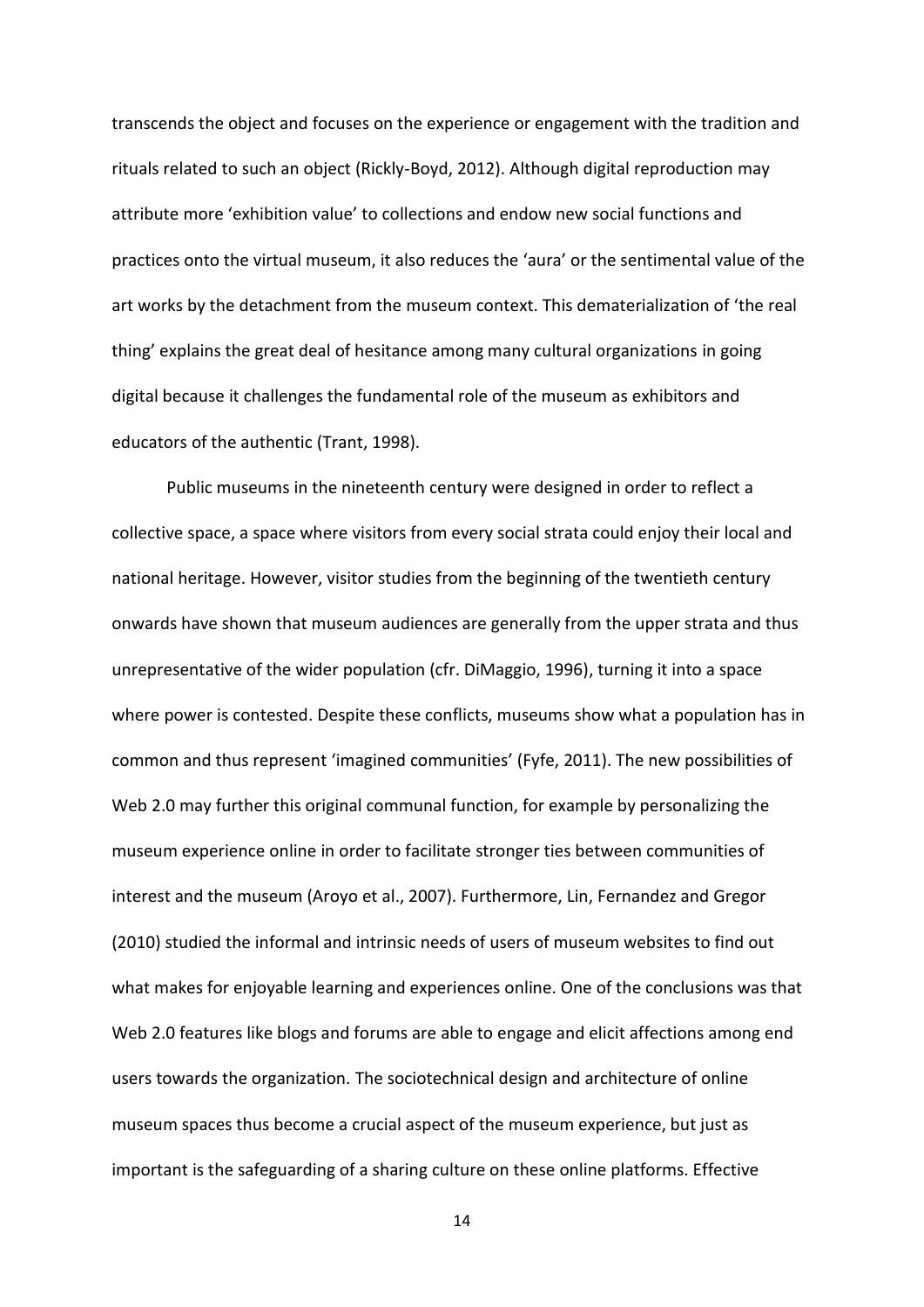knowledge sharing in an online community stands and falls upon the presence of a culture of fairness and trust, feelings of affiliation and tolerance, and openness (Ridings and Gefen, 2004; Yu *et al.*, 2010). However, these values are not born out of explicit guidelines and rules of conduct, but arise from within the community and their members (Wei, 2004). In effect, the web developer takes in an important role in the museum experience as a new kind of curator, who among other things is responsible for organizing the online community around an institution (cfr. Schlatter, 2010).

To summarize, in the current Web 2.0 environment, museums are urged to adopt a different attitude towards their audience. Historically speaking, these shifting relations with the public are not new, as some thirty years ago the academic gatekeepers made way for the educational gatekeepers in the new museology tradition. Simultanously, the expertise of these old and new elites are being questioned within the sociological discourse. This has set in motion the advent of new hierarchies within the interactive nature of Web 2.0, which is changing the nature of expertise and the culture in which expertise is shaped. The question remains though whether these new possibilities for personal framing and the dissemination of museum information will eventually bring cultural democratization online, or rather reproduce and complement traditional practices.

#### **3. Method**

Museum blogs have received little empirical and systematic analysis so far, even though blogging had slowly started to pervade the museum field since 2002, gaining momentum in 2006. Our sample consists of the top ten ranked museum blogs in order to see whether museums have extended their authority online and what their strategies of exercising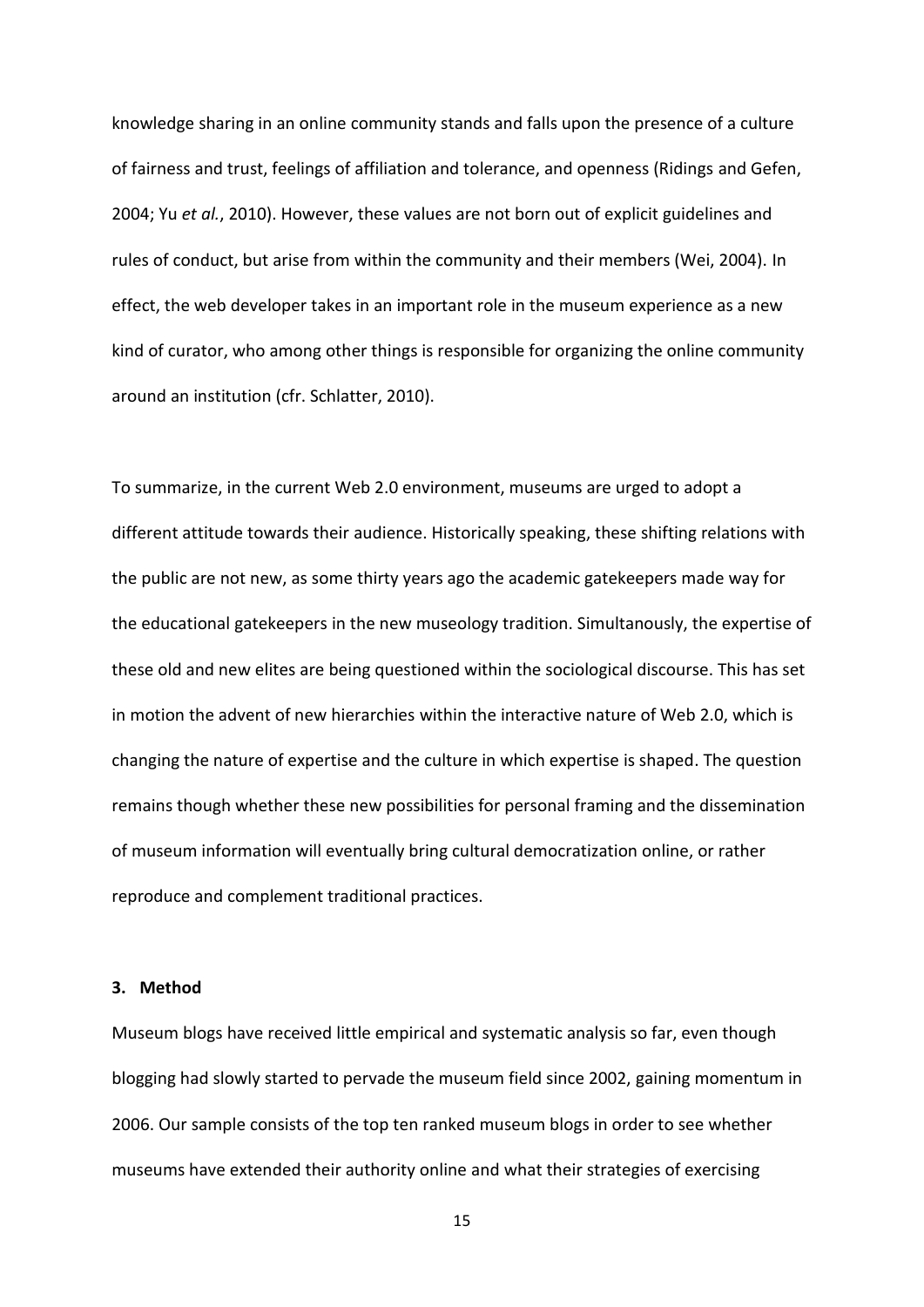expertise are on this novel platform (see Table 1). They represent established digital spaces which reach a vast audience within the blogosphere and so this sample may already tell us something about a possible leveling of the playing field.

Instead of the more popular ranking sites as Alexa and Technorati, we chose for the ranking on Blog Rank [4] because of two main advantages: 1) it incorporates twenty different factors into its ranking algorithm; and 2) it makes use of categories, such as museum blogs. Furthermore, specific museum blog directories as Museum Blogs [5] don't exist anymore, which makes a detailed selection of museum blogs quite impossible (or expensive). The Blog Rank system was launched in May 2009, starting out with a sample of 20.000 blogs which were by then manually categorized into 50 topics. Blog Rank now mainly depends upon visitor contributions to the database, as well as their judgments on the relevant category or categories the blog should be filed under. Daily updates assures accurate data, though they may lead to fluctuations in the ranking as new blogs are added to the system and blog data changes over time. Despite certain limitations of the system, such as missing or incomplete data and a lack of transparency in how the site scores are calculated, the ranking clearly shows those museum blogs that have achieved high visibility and legitimacy within the blogosphere and thus can be considered as important benchmarks.

We first conducted a qualitative content analysis on all of these ten blogs in order to identify the main actors, which encompasses an overall indexation of the blog's history, owner(s), explicit purpose, target audiences, activity, level of moderation and design. Later, we made a smaller sample of three blogs for a more in-depth study of the expertise on these blogs, and to analyze the specific culture of these web spaces. Per blog, we selected a total of twenty posts on the basis of interest, e.g. led by the category or tag, or accumulating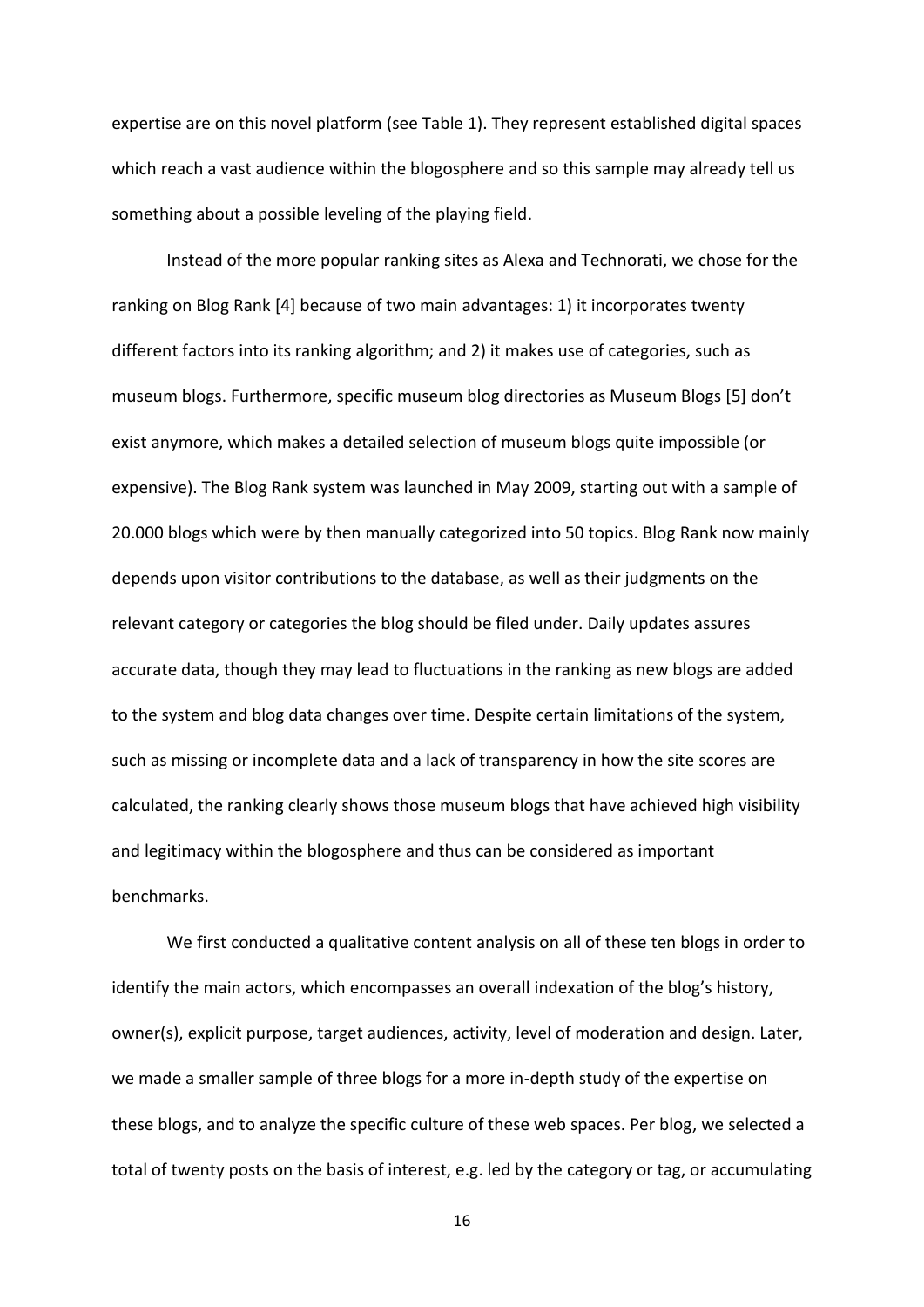from the hyperlinks given in posts which were formerly selected. This resulted in a sample of blog spans spanning a period between March 2006 and May 2012. The blog posts were then separately analyzed using content and discourse analysis, and the emerging patterns and themes per blog in this small sample were noted down. The overlapping patterns will be discussed next.

### **4. Results and discussion**

The preliminary analysis revealed three different kinds of blogs, namely five institutional museum blogs, three individual blogs and two community blogs.

The institutional blogs represent one children museum (*Bay Area Discovery Museum Blog*), two art museums (*Indianapolis Museum of Art Blog* and *bloggers@brooklynmuseum*) and two scientific (medical) museums (*Medical Museion* and *A Repository for Bottled Monsters*). The institutional museum blogosphere thus parallels the pluralistic dimension of the museum field. The purposes of these blogs vary from providing an online record of activities or a platform for discussion, engaging with the public and enhancing the visitor experience, to an educational platform for the exchange of news and facts.

The individual blogs are created by single bloggers who are professionals in their respective fields, namely an arts journalist (*CultureGrrl*), an exhibition designer (*ExhibiTricks*) and an ICT professional (*electronic museum*). Their overall aim is to disseminate critical thoughts and provide useful information on their field of interest.

Lastly, two community blogs were identified which are open to all users, either for professionals in a certain domain or to a community of 'fans'. The first one is *Museums and the Web*, a blog targeted at museum informatics professionals and aimed at creating a collaborative space for the exchange of knowledge. The second one is *Yesterday.sg*, whose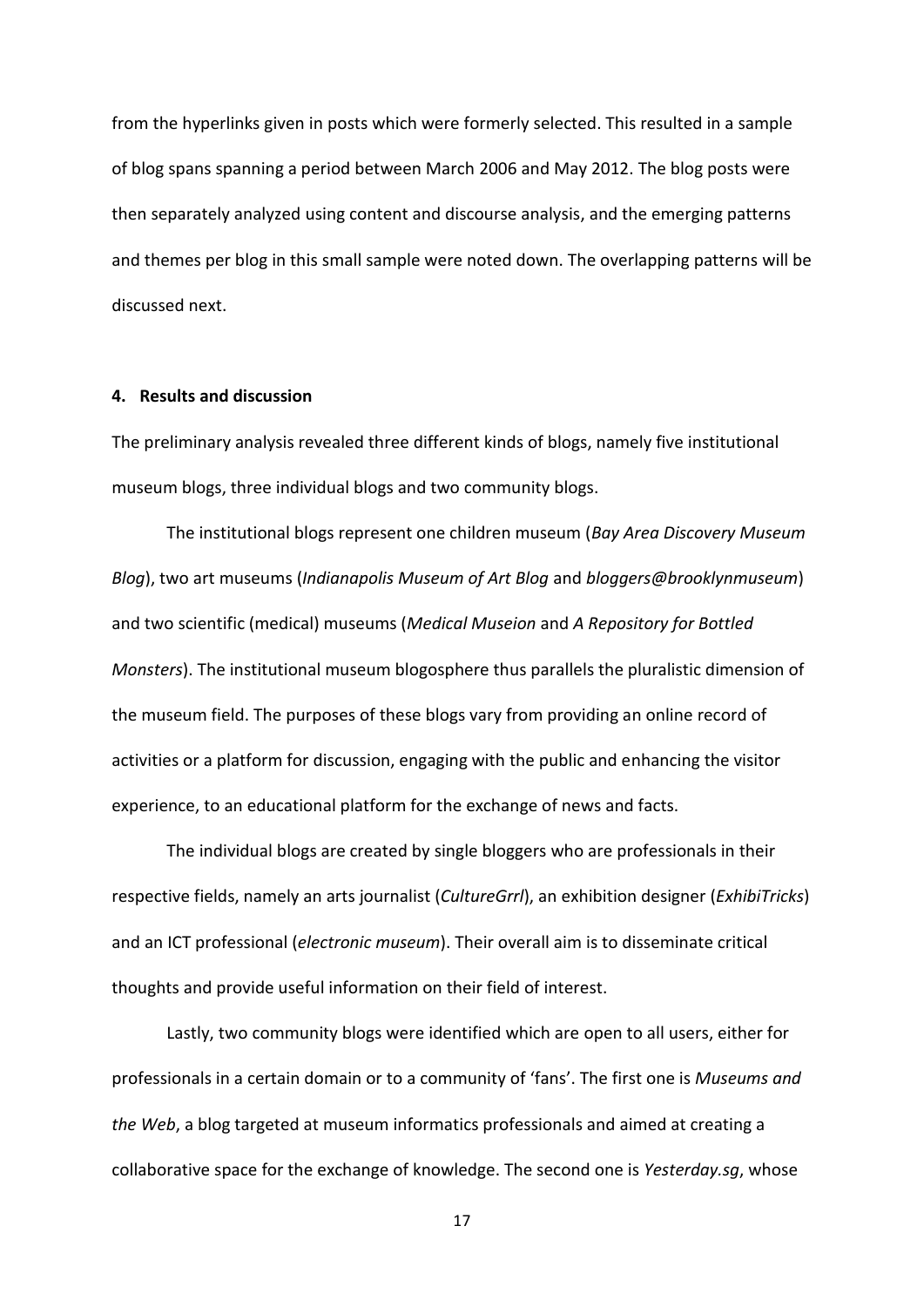main purpose is to provide a community platform for sharing personal thoughts and memories about any heritage, both tangible as intangible, within the nation of Singapore.

These ten blogs form the playing ground for a variety of 'experts' and different types of expertise, as well as create a distinctive culture within their interactive space.

#### *New types of experts*

Three types of experts could be identified within our sample of the top blogs in the museum blogosphere. First of all, there are the traditional museum experts who can mainly be found blogging on institutional blogs, such as the blogging community of the Brooklyn Museum or the Danish *Medical Museion* blog. These blogs are all hosted by a diverse team of staff members (except for *Repository of Bottled Monsters*, which was initiated and maintained by one employee before his retirement from the museum) and ranging from across the museum actors such as the department of curators, to the educators and marketing professionals, and even to the people on the work floor, such as the museum guides and the maintainers of the buildings and gardens. This allows for a more three-dimensional and authentic perspective of the museum domain, as a range of topics are being addressed on these institutional blogs, creating great heterogenity in the online museum public, not only in terms of interests, but also in terms of the level of knowledge (cfr. Grabill *et al.*, 2009). Since the 'old' experts – the curators – employ specialist terminology to disseminate their knowledge, our finding that blog posts from the 'new' museum professionals, such as the ICT specialist and marketing professional are more popular and receive more comments and 'likes' is hardly surprising.

These latter 'museum professionals' therefore constitute our second type of experts. They often create the majority of online content on the blog, which challenges the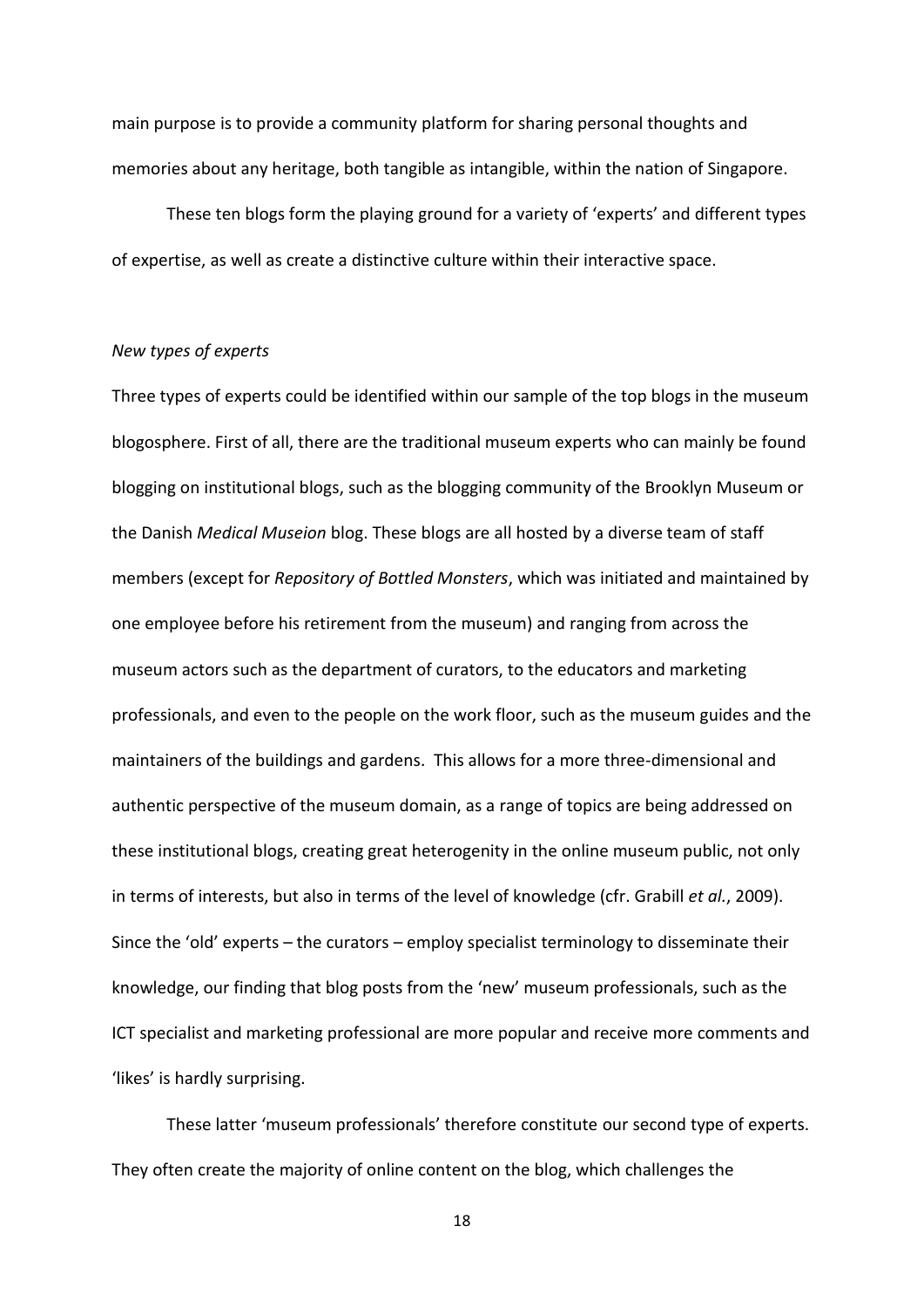organizational hierarchies of expertise in museums on the blogosphere. Instead of the traditional experts building trust online, the mainstream discourse is being counteracted by a contraflow of knowledge from museum bloggers from other domains. However, it is yet to be seen to what extent the traditional power relations are shifting towards a situation where the actors that usually stand at the periphery of the institution may be able to make changes in museum policies and practices. We cannot deny though that new media professionals now hold more power as they play an increasingly important role in today's museums in designing their online platforms (Marty, 2007). They are not only found within the institutional museum blogs in our sample, but also on the community blog *Museums and the Web*.

Finally, there are the 'amateur experts', who are "un-paid but not 'amateur' in the old-fashioned sense" (Russo, 2012, p. 147). They are the new museum 'rock stars' [6] as they are able to to climb the hierarchy single-handedly by making effective use of the opportunities offered to them by social media. In that sense, their social-media savviness may endow them with expert knowledge on what constitutes as good online hosting and help them in creating a unique cultural space within the blogosphere that compels online visitors to inhabit, sustain and foster their interest in the blog. In addition, these amateur experts gain an expert position by emphasizing their independence from any institution in expressing their views and opinions online, for example by stating that "[this blog] is not sponsored by, affiliated to, hosted by, paid for, influenced by, in debt to or generally attached to any organisation or professional body" (*electronic museum*). Their autonomy gives them more leverage in providing critique and disclosure on museum practices. At the same time, it urges them to promote themselves and their expertise by asserting their experience in the field, their domain knowledge and even behavioral characteristics (e.g.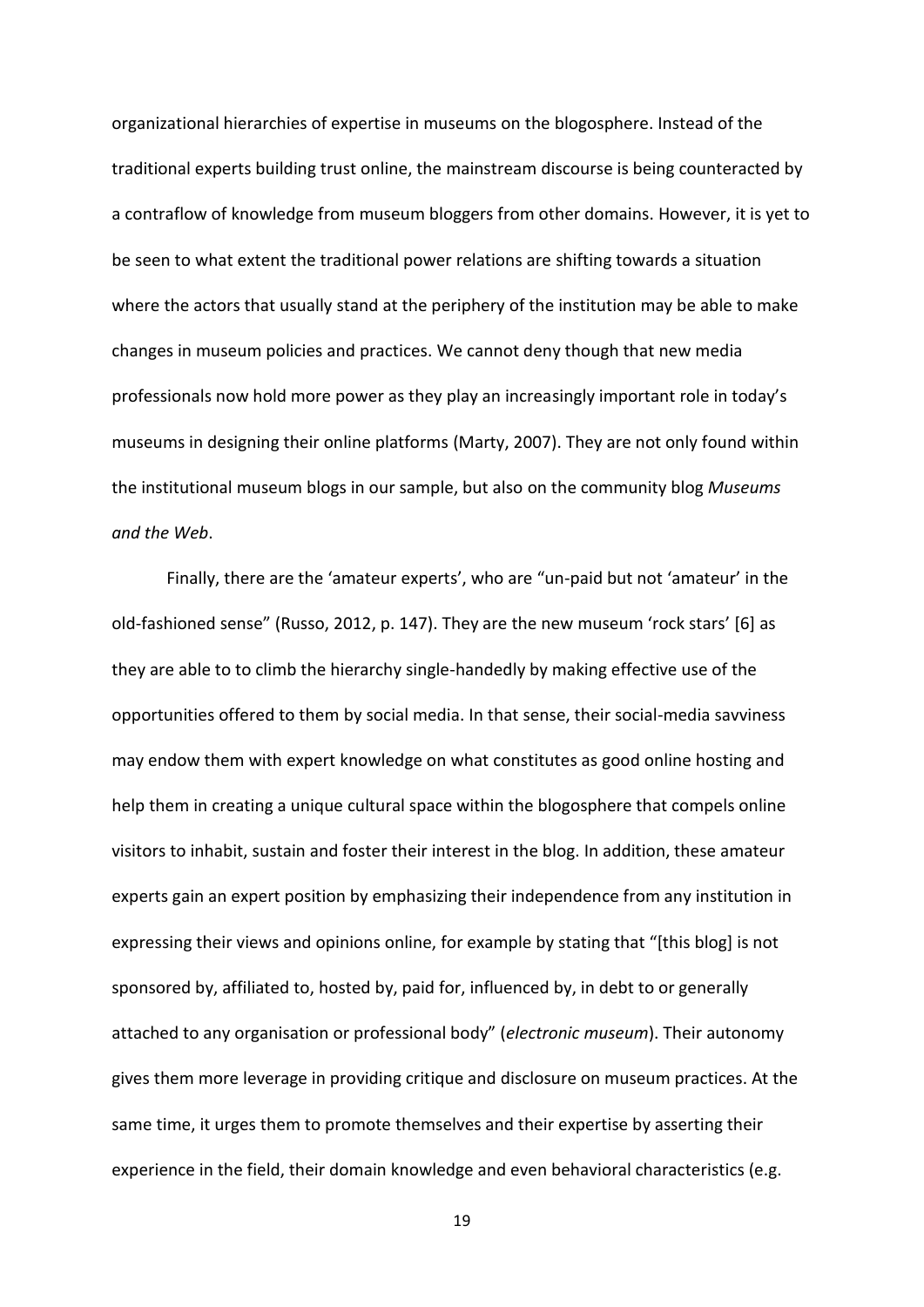'hands-on mentality'). Self-disclosure is therefore an important feature on these blogs; it instills trust in their audience and enables them to articulate their 'expert' status within the saturated arena of Web 2.0. Individual bloggers thus spend a great deal of time and effort to upkeep their profile online, despite the low extrinsic incentives they may receive with their blog. These amateur experts regard their work as a 'labor of love' much in line with the motivation of the amateur experts in Baym and Burnett's study (2009). *CultureGrrl*, in a blog post where she is pondering about quiting with her blog, formulates it as follows: "(…) [N]o one 'exploited' me. I freely (perhaps foolishly) chose to do this, and it did bring me some speaking gigs and broadcast exposure that I would not otherwise have enjoyed. It raised my profile and made me semi-famous to a niche group of art aficionados. What's more, for the most part, I enjoyed doing it" [7].

In this analysis of the main actors in the museum blogosphere, we perceive that the common dichotomy between amateurs and experts slowly seem to blur online. None of the top ranked museum bloggers are 'amateurs', but rather form a range of new experts entering the conventionally fortified museum sphere. What constitutes as an 'amateur' thus needs to be reconstituted in the case of the museum blogosphere. Interested individuals as well as interest groups are now able to define their expertise in a public space, while the gatekeepers of old also enter these popular platforms from within their institution. However, these power relations are not only redefined between the inner and the outer circles of the museum field, but also from within as new museum professionals are starting to take the lead on these insitutional blogs.

#### *Social context of expertise*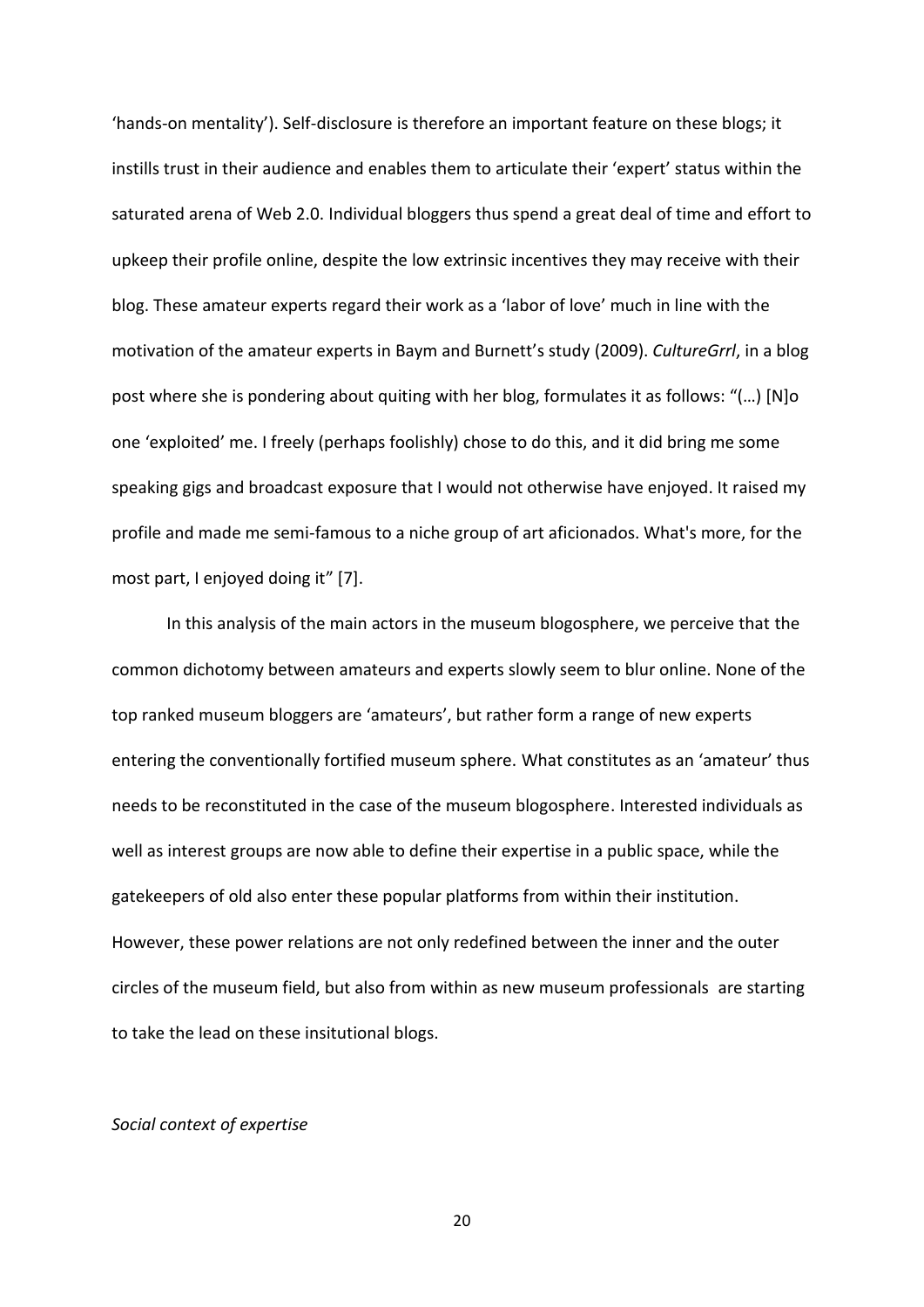Just as the range of experts has extended online, the nature of expertise has also changed with the advent of Web 2.0, which is especially apparent in the presence of collective authorship online. Collective authorship can mainly be found on community blogs, where the objective is to arrive at collective expertise or collective memories by establishing consensus and constructing a social environment. However, contrary to the institutional museum blogs, expertise does not depend here on the institutional linkage to a museum, but on the social acclamation of the group. In other words, the domain decides who is an expert in the group, although this may lead to a 'popularity effect' where a person that is better known to the peer group is more likely to be identified as an expert than a person who stands outside this group (Shanteau e*t al.*, 2002). *Museums and the Web* for example provides a free and open space to "all working in the field [broadly defined], or studying museum/cultural informatics" [8]. No distinction is made here between professionals and non-professionals, as everyone is free to share their thoughts. In other words, it is not who says it, but rather what is said that counts.

Within such an online cultural democracy, a cacophony of voices can quickly give rise to new interpretations and valuations of cultural products. This is especially pronounced on the blog *Yesterday.sg*, which is a grassroots initiative of heritage enthusiasts and supported by the National Heritage Board of the government of Singapore.This community blog attempts to co-construct narratives about and to reach consensus on the most important heritage of Singapore. In the rapidly changing and growing urban environment of Singapore, many of the older sites are removed and leave national memory. The site is an attempt to save and disseminate some of the stories about and memories of these places: "We invite all of you to contribute through a blog post or join in our friendly discussions and share your thoughts and [your] sentiments on just about any heritage, history, the arts or museum-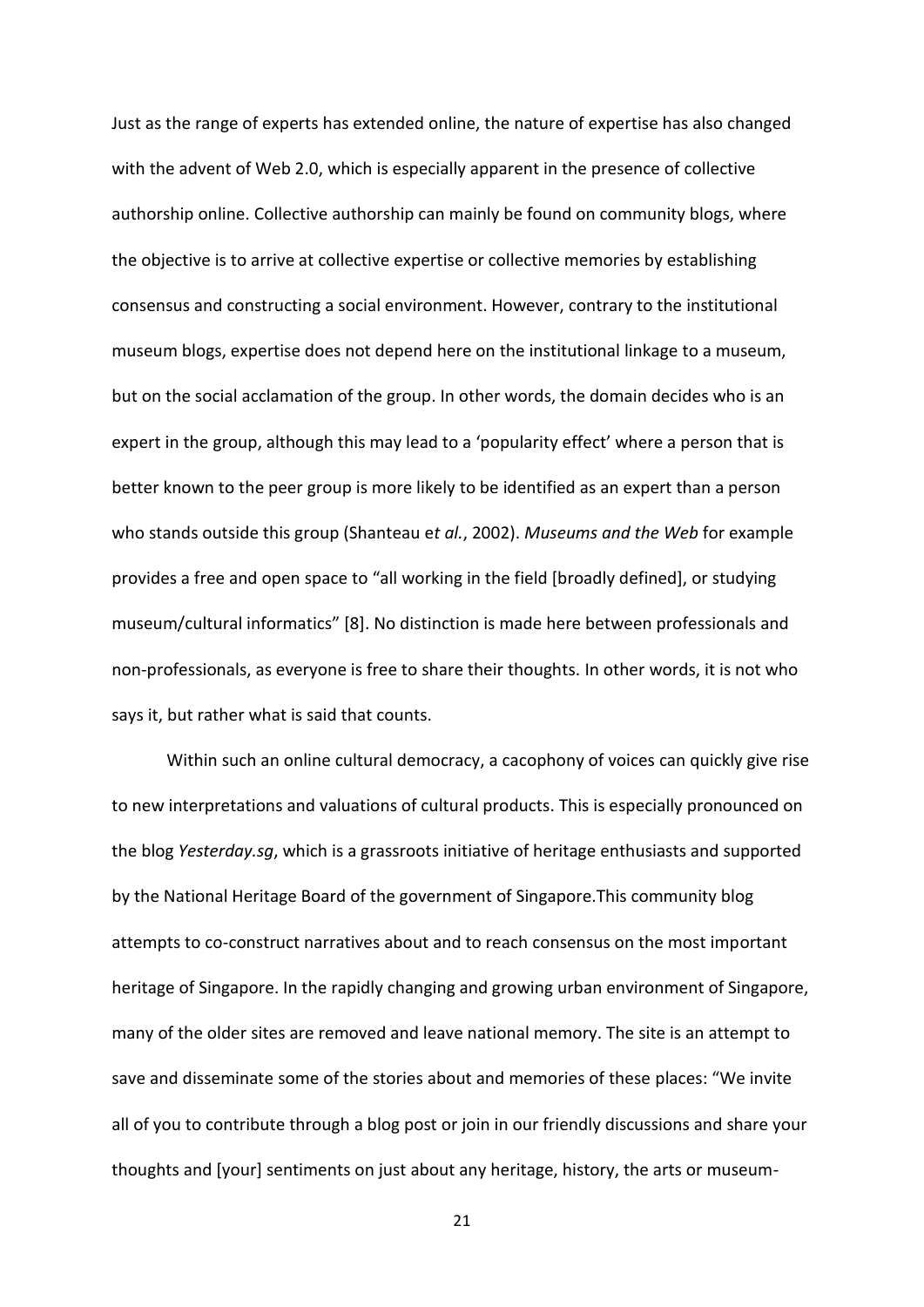related topic. You can also share your pictures or perhaps you have a home movie of a heritage site you have visited with your loved ones. You can send it to us too and share it with the world! Thanks for the memories!" [9].

Since its foundation in late October 2005, the blog has become very popular among Singaporean youth. The blog collects and documents the nation's popular memory and local knowledge, ranging from someone's favorite candy and food markets to someone telling a story about why s/he is so proud of the nation of Singapore. For this, the site builds on an open and inquiring online culture where 'amateur capital' (personal accounts of users) is equally or even more appreciated than official authorative sources, which is for example shown in the accepted use of 'amateur' knowledge bases as Wikipedia. While we argued earlier that the notion of an 'amateur' is inadequate in evaluating the top museum bloggers as they all hold expert knowledge, these community bloggers pose an interesting perspective on the amateur debate online. Viewed as a community of amateurs as a whole, they can constitute as an 'expert' through their communal wisdom. However, we cannot assume that these amateur communities lead to high quality information, because reaching consensus in a large group is a difficult and iterative process, necessitating some hierarchy in order to arrive at knowledge production.

In conclusion, the national landscape of Singapore revives online through the personal gaze of its citizens. However, by putting national heritage in the context of personal narratives, the very definition of heritage is changing to a more democratic and ubiquitous level and subject to constant renegotiation. Instead of being solely defined by institutions and experts within regulated canons of taste, the heritage of the 'special' kind makes way for the 'ordinary'kind: social media, such as blogs like *Yesterday.sg*, are able to bring the everyday within the museum (Fairclough, 2012).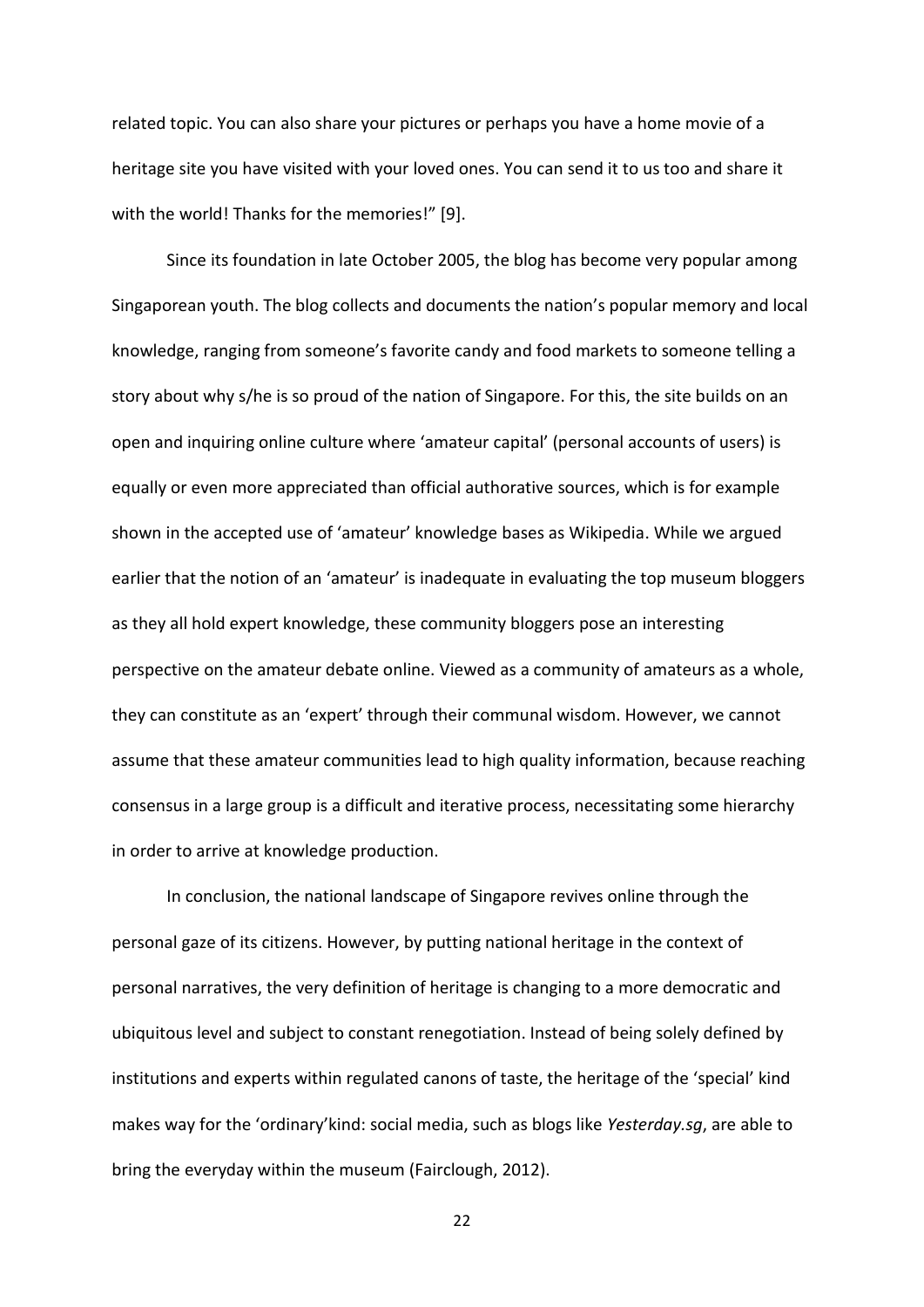#### *Personalization of authority*

A quote by Ed Rodley of the Museum of Science in Boston – found in one of the analyzed blog posts – best summarizes one of the main patterns here [10]: "Participatory culture doesn't do away with the need for authority, but it will privilege a different kind of authority, a more transparent, more engaged one. I believe people still want a trusted voice they can listen to, particularly in the digital realm. … [Museums] must be less like the Great Oz, hiding behind our artifice and erudition. That doesn't mean that we abandon our position, but it means we have make being questioned, being challenged, being called out, even being heckled part of what it means to be a museum. To be an authority in the current century will require a level of engagement that we can scarcely imagine." This 'personal touch' or the use of popular appeal to their readers, for example in the use of humor in their writing, by calling readers their 'art-lings' (*CultureGrrl*) and talking about personal interests, can often be found in all museum blogs in our sample. This is a common tactic in asserting expertise online; the political bloggers of Park (2009) for example talked about their family or holidays and CEO's use internal blogs to share stories about their hobbies or pets (cfr. Kelleher and Miller, 2006).

The boundaries between the blogger and the reader are becoming more porous online, as bloggers legitimize their position by identifying themselves with their audience, thus moving away from traditional top-down information flows. This is especially apparent on the individual blogs, like *CultureGrrl* who says: "[t]hanks, art-lings, for your intelligence, insights and appreciation, and for all our time together!" [11]. Baumer, Sueyoshi and Tomlinson (2011) have argued that readers can significantly contribute to the image of the blog and the blogger through their input. This input may take the form of comments or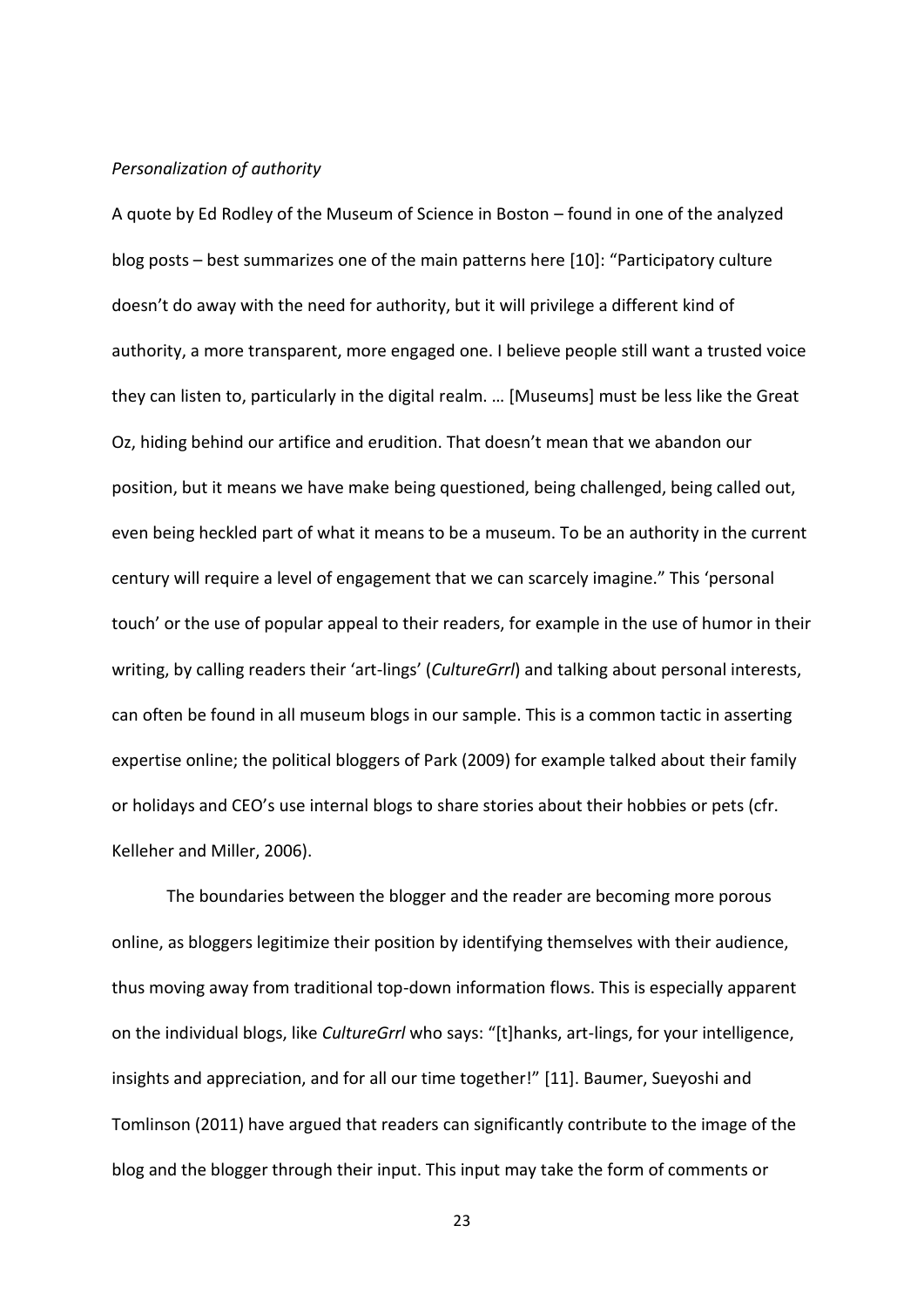encouragements, but also financial incentives, for example by pressing the 'Donate Now' button which can be found on most individual blogs. It may even provide them with offline job opportunities, such as the arts journalist and blogger *CultureGrrl* who landed various speaking gigs and broadcast exposure via her personal blog. In this way, a circle of legitimization is created between the readers and the bloggers.

Institutional museum blogs readily equip themselves with this personal tactic in order to elicit more engagement among their readers with the museum. In fact, the staff bloggers spend more effort on personalizing the online space and less so on constructing and enforcing authority. Their profile is usually accompanied by a detailed description of their personal interests, listing their favorite movies, music and food, while their job tag rather forms the background of their story. These two aspects of blogging by museum staff members (representing a museum while expressing personal ideas) lay somewhat uncomfortably with each other, which is reflected in common disclosures as: "[T]he views they express here (and elsewhere) are their own and do not necessarily reflect the views of the [institution] or its staff". Although these institutional blogs hold an important function as a learning platform, previously institutionalized discourses are put in a more open and popular context online. Expert knowledge about the collection is overtly represented on these blogs, but they do not invite as much dialogue as to the extent as a 'So You Think You Can Blog' competition (*Indianapolis Art Museum Blog*), which elicited many personal comments from readers expressing their gratitude for the opportunity to become a guest blogger and complimenting others on their attempt. On these blogs, legitimacy is rather implied and their task as 'trusted cultural networks' irrevocably assumed.

## *Entertainment-oriented blog spaces*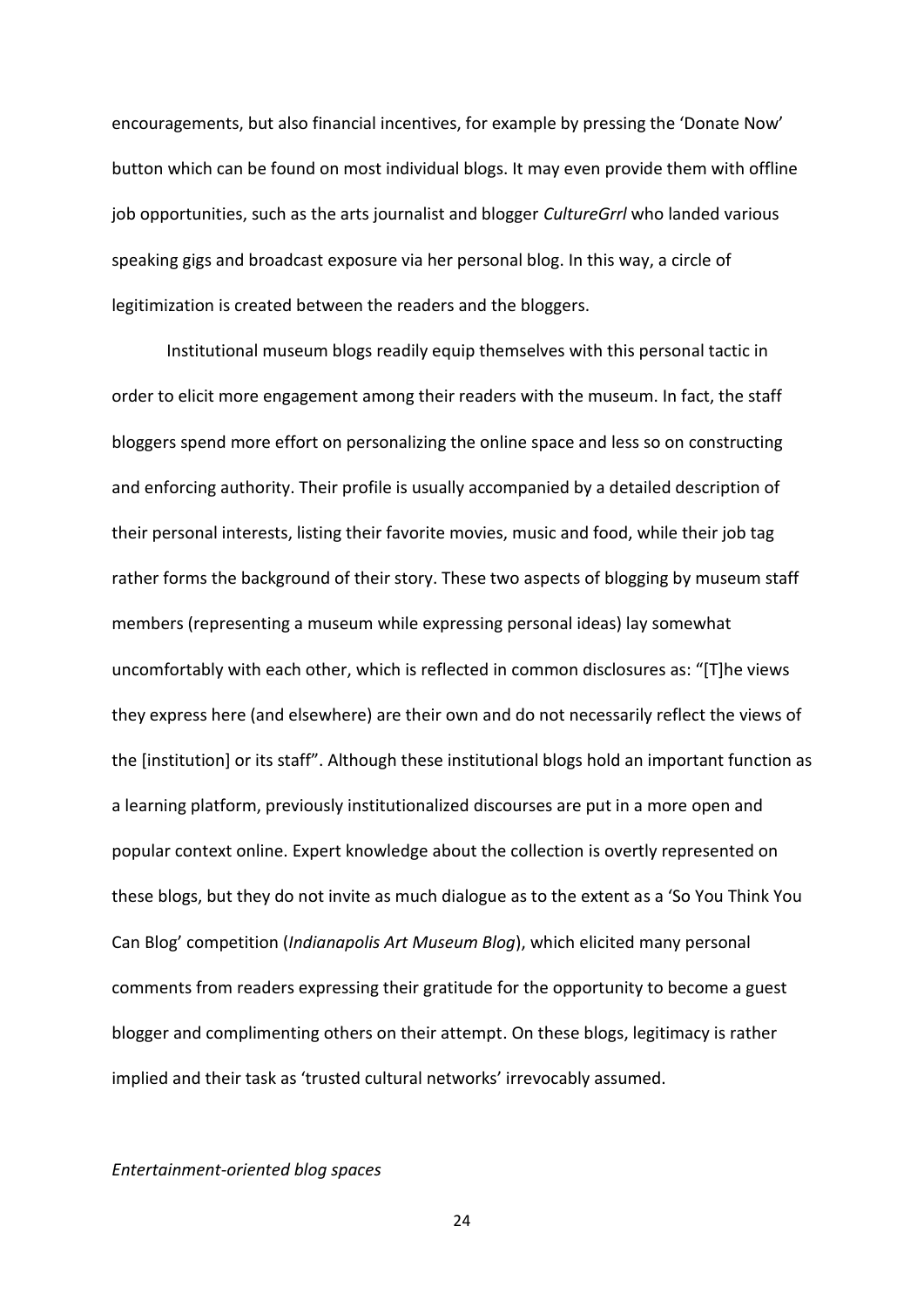The final pattern discussed here is merely a consequence of the changes the museum field have gone through over the past thirty to fourty years, where increasing leisure time and the boom in the entertainment industry led to fiercer competition in the sector. Museum blogs are a product of this shift in focus are they are now predominantly used in a marketing frame. However, this endows a difficult task upon them, as the characteristics of online visitors in general, which are mainly from a web-savvy younger generation, deviate significantly from the general characteristics of common museum visitors, certainly so in the creation of content. Museums that decide to launch a social media platform thus aim to reach and engage new audiences online, turning the space into a promotional vehicle mainly orientated to 'edutainment': "[i]f you are in the area before Andy Warhol Enterprises closes on January 2nd, (and if you haven't seen the show, you really should add a trip to the IMA to your holiday to-do list) stop by Star Studio, and add your voice to the conversation" [12].

Blogs are thus seen as attractive marketing platforms, not only for the museum, but also for the city and the country. In our analysis, we see that the relatively smaller, local museums are highly ranked in the museum blogosphere, instead of the more established and renowned museums. This is remarkable, but can be explained to a certain extent by their larger flexibility in applying new technologies in new modes of marketing and their potentially large (online) community. By entering the blogosphere and gaining effective visibility on the Internet, these museums try to reposition themselves in the competitive museum field. In the case of the community blog *Yesterday.sg*, this blog is used in an innovative way in order to promote cultural tourism to the country. This is not only made explicitly clear by a link to TripAdvisor on the site's homepage, but also by comments of visitors, who are either grateful for the promotion of their nation or express their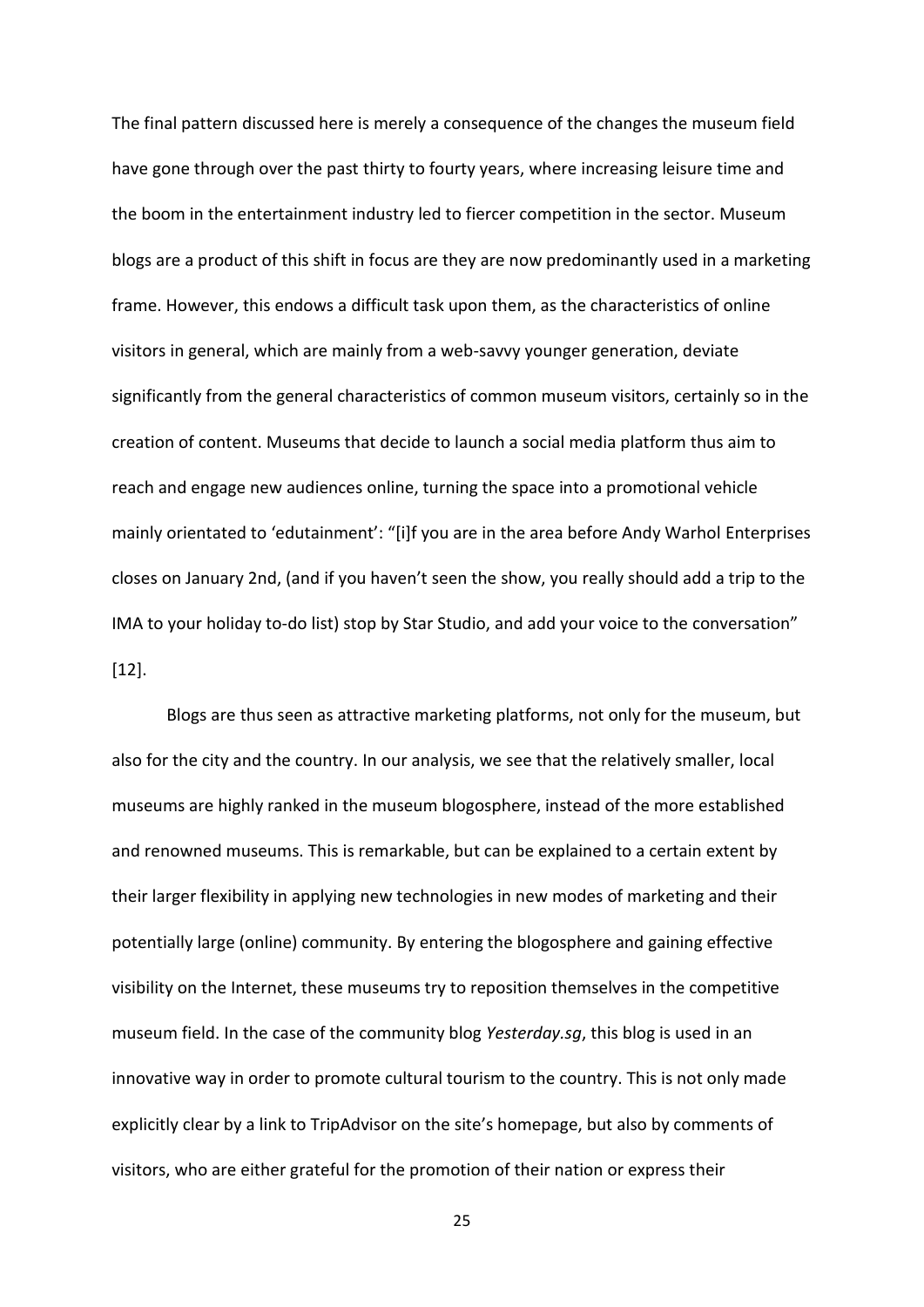willingness to visit the place one day ("Wow, these are some great looking places. I will be definitely trying to visit them one day" [13]).

By transferring experiences of a museum visit or a site of local or national importance to the online space, these museum blogs are arguably turned into tourist sites. Tourists look for the 'symbolic authenticity' of places, which is highly embedded in the intangible heritage of traditions and rituals, but which is also open to multiple interpretations. The authenticity of place and the aura of the experience is recontextualized within the collective narratives and personal experiences of online visitors (cfr. Rickly-Boyd, 2012). In other words, museum blogs are becoming part of the tourism industry, just as their brick-and-mortar counterparts did decades ago in the context of privatization and their merger with the leisure industry. However, while museums focus on the authenticity of their *objects*, museum blogs provide authenticity in personal *memories* of these objects and transfers the experience to a mediated space which is inherently oriented to entertainment. Although the online space may not substitute for the real experience, it may play a complementary role in constructing and disseminating the 'symbolic authenticity' or uniqueness of the museum or site visit.

To summarize, we found three operational models within the top ranked museum blogs, namely institutional blogs maintained by a team of staff members of small, local museums, individual blogs maintained by professionals within domains related to the museum field and community blogs. Traditional museum experts, like the curators, are found blogging on the blogs of their institution, but a clear shift can be seen within the museum blogosphere towards a presence of actors who historically stood at the periphery of power and who now have a more transparent position as museum bloggers. However, these new actors are in no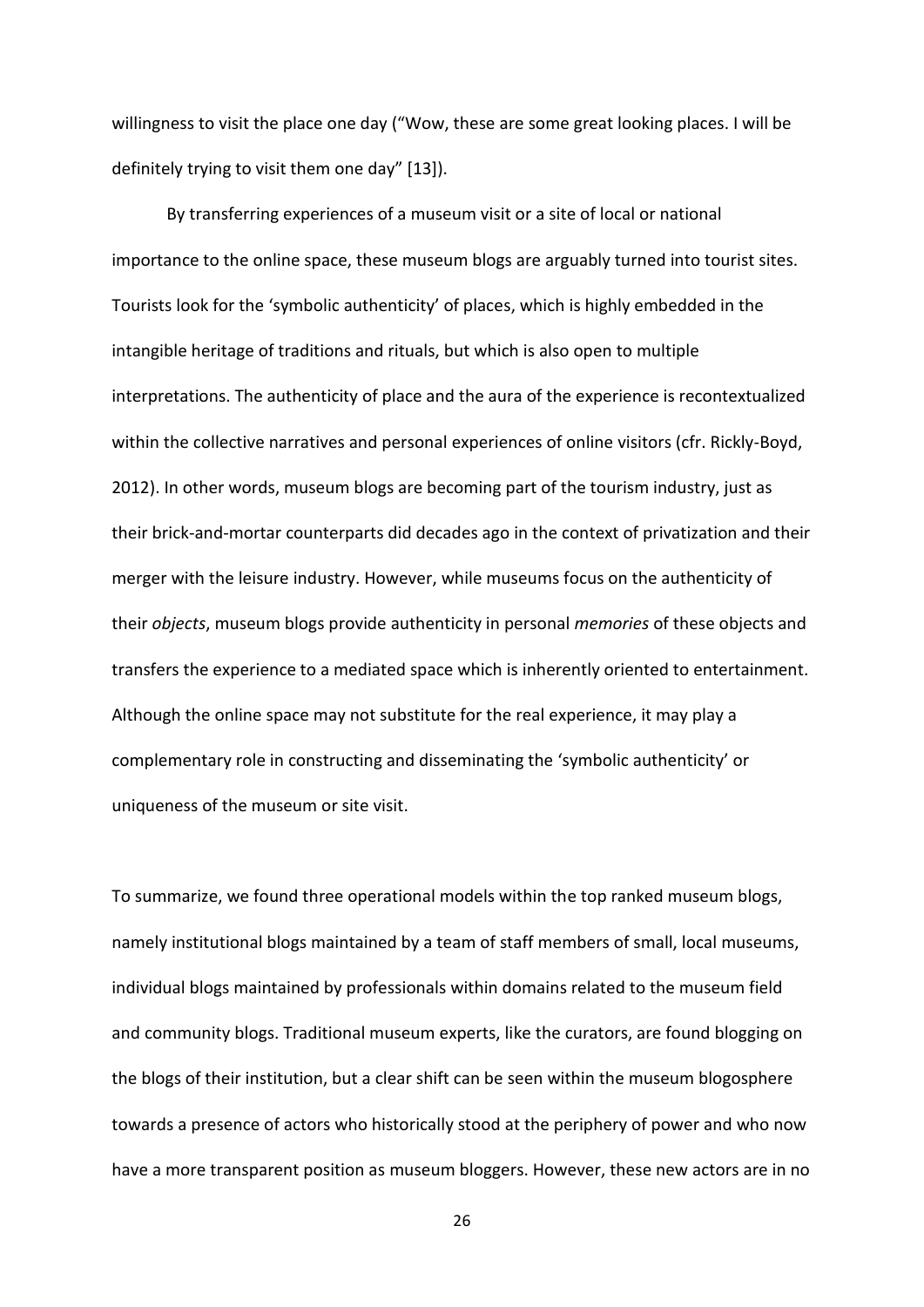sense 'amateurs', but are experts within their domain and have a clear link with the conventional museum field. While this questions the definition of 'amateurs' in the museum blogosphere, the increasing importance of the social context of expertise we perceived on these blogs has an interesting impact on the amateur-expert debate. Collective authorship as celebrated on the*Yesterday.sg* blog can have a profound impact on the definition of heritage canons, as this is constantly subject to renegotation within a community of amateurs. Also, the personal gaze and a popular tone of voice is common practice within the 'participatory culture' of the blogosphere, which is turning the museum blog into a platform for both education and entertainment. As an increasingly important marketing platform, museum blogs are seen as complementing the experience of the visitor and the tourist.

## **5. Conclusion**

Historically, museum information was contained within museum walls and handled, researched and communicated within the expert hands of academic historians and scientists. However, with the political, economic, social and cultural changes over the recent years, these traditional experts had to give way to educational gatekeepers, who opened the doors to the audience. Today, museums still assert their authority, albeit in a different, more personal tone of voice, which may put pressures on their previously 'unassailable voice'. In addition, they now have to deal with a less hierarchical space of Web 2.0 where institutional experts co-exist with motivated individuals and interested communities who produce museum knowledge in an individually or socially defined context, as is shown in our analysis of the museum blogosphere.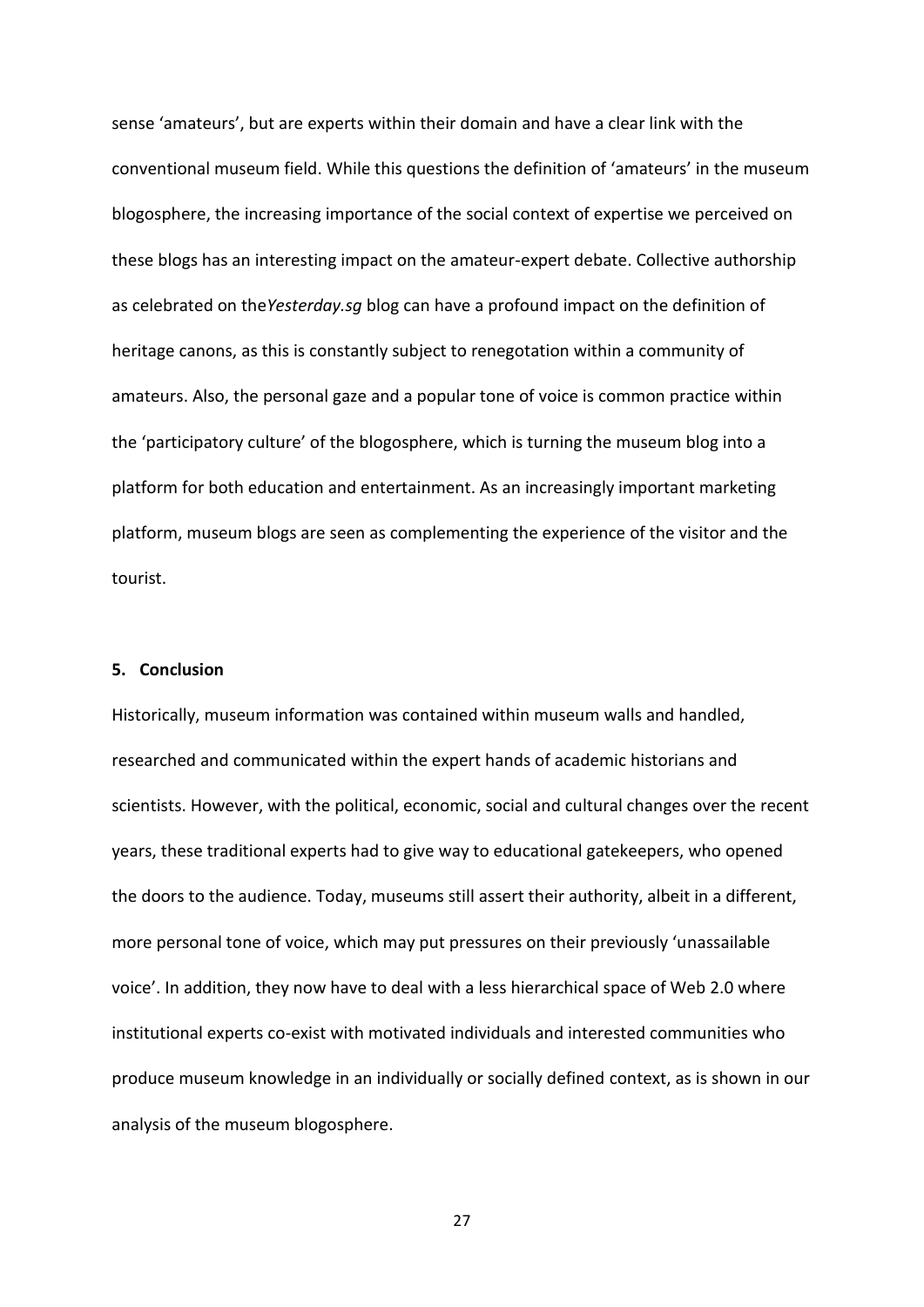Within this context, the boundaries between experts and amateurs are being redefined. Expertise is not necessarily linked to institutional linkages and can be asserted in distinct ways online. This not only asks for a reconceptualization of the definition of 'amateurs' or even 'amateur experts', but also has interesting consequences for the definition of canons, which in the personal, social and entertainment-oriented space of the blogosphere is being renegotiated between museums and these new voices. It is worth researching to what extent this "museumification" has an impact on the interpretation of local and national heritage and popular culture in the online space. Further research is needed on these community blogs in terms of how knowledge is constructed on these spaces, and how consensus can be reaced and conflicts managed.

Furthermore, our data suggest that smaller museums are more social media-savvy and take precedence over more established museums as they manage to gain a high presence in the museum blogosphere. More comparative work needs to be done on the difference in the usage of Web 2.0 between small and large museums in order to understand how small, local museums are able to make it to the top of the online hierarchy. Since we also found that the museum blogosphere has become an extension of the tourism industry, it would be interesting to see what impact their blogs have in terms of increased tourism to museums or sites. These are interesting points which we could not address due the scope of this exploratory paper, but which will put more light on the amateur-expert debate within the closed and highly authoritative museum field.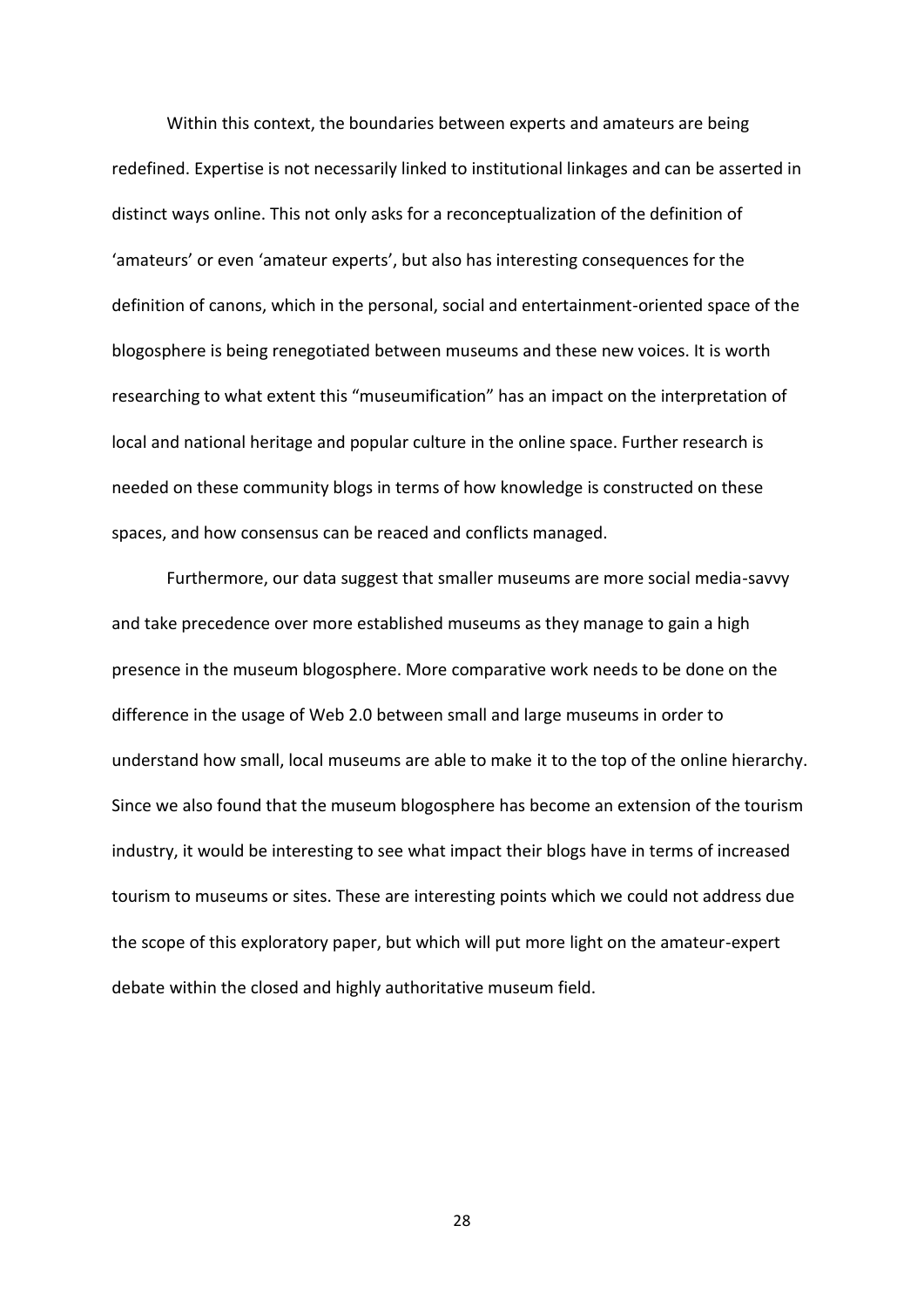#### **About the authors**

**Jessica Verboom** MA is a Research Assistant in the Department of Media and Communication at the Erasmus School of History, Culture and Communication, Erasmus University Rotterdam, The Netherlands. This paper contains material from her Master's thesis for the Media, Culture & Society programme.

Dr. **Payal Arora** is an Assistant Professor in the Department of Media and Communication at the Erasmus School of History, Culture and Communication, Erasmus University Rotterdam, The Netherlands. Her expertise lies in social computing, cybercultures, new media literacies, and international development. She is the author of *Dot Com Mantra: Social Computing in the Central Himalayas*, a book published by Ashgate on new media usage in India. Her upcoming second book by Routledge, *Virtual and Real Leisure Spaces: A Comparative and Cross-Cultural Analysis*, investigates contemporary public leisure space through a historical and transnational lens. Her expertise lies in social computing, cybercultures, new media literacies and international development. Her work has been published in several international peer-reviewed scholarly journals and as book chapters. Her paper on digitalization of healthcare information in 2010 won the Best Paper in Social Informatics Award by the American Society for Information Science and Technology (ASIS&T). She is the recipient of the EUR Fellowship Award for 2012–2014.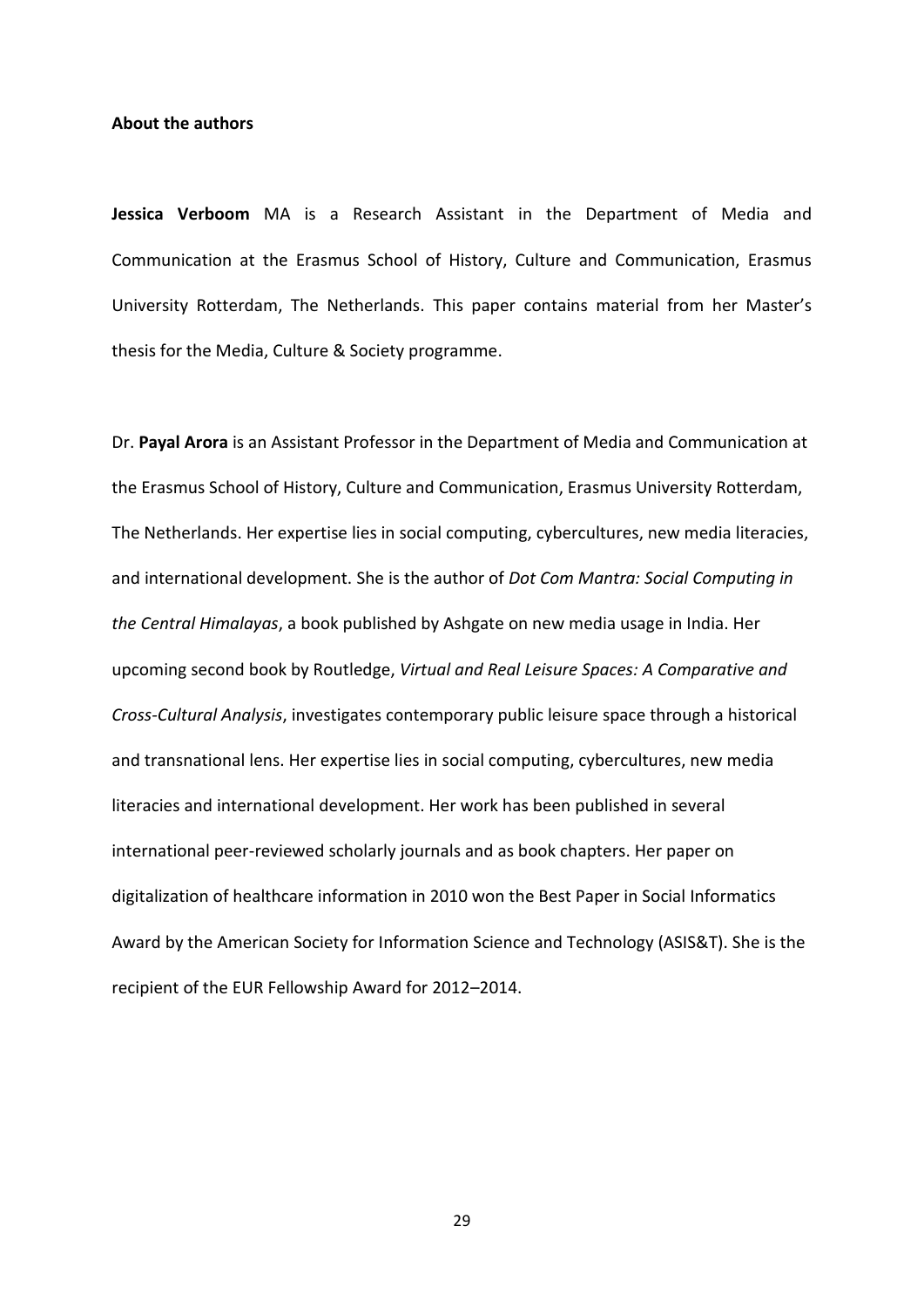## **Notes**

- 1.<http://www.askacurator.com/home.html>
- 2.<http://www.bbc.co.uk/arts/yourpaintings/>
- 3.<https://www.rijksmuseum.nl/en/rijksstudio>
- 4.<http://www.invesp.com/blog-rank>
- 5.<http://museumblogs.org/>
- 6. [http://www.imamuseum.org/blog/2011/10/11/please-chime-in-the-challenges-and-](http://www.imamuseum.org/blog/2011/10/11/please-chime-in-the-challenges-and-opportunities-of-participatory-culture/)
- [opportunities-of-participatory-culture/](http://www.imamuseum.org/blog/2011/10/11/please-chime-in-the-challenges-and-opportunities-of-participatory-culture/)
- 7. [http://www.artsjournal.com/culturegrrl/2012/01/valedictory\\_post\\_thanks\\_from\\_c.html](http://www.artsjournal.com/culturegrrl/2012/01/valedictory_post_thanks_from_c.html)
- 8.<http://www.museumsandtheweb.com/about>
- 9.<http://yesterday.sg/about-us/>
- 10. [http://www.imamuseum.org/blog/2011/10/11/please-chime-in-the-challenges-and-](http://www.imamuseum.org/blog/2011/10/11/please-chime-in-the-challenges-and-opportunities-of-participatory-culture/)
- [opportunities-of-participatory-culture/](http://www.imamuseum.org/blog/2011/10/11/please-chime-in-the-challenges-and-opportunities-of-participatory-culture/)
- 11. [http://www.artsjournal.com/culturegrrl/2012/01/valedictory\\_post\\_thanks\\_from\\_c.html](http://www.artsjournal.com/culturegrrl/2012/01/valedictory_post_thanks_from_c.html)
- 12.<http://www.imamuseum.org/blog/2010/12/16/slow-motion-conversation/>
- 13.<http://yesterday.sg/news/six-new-national-monuments-gazetted/>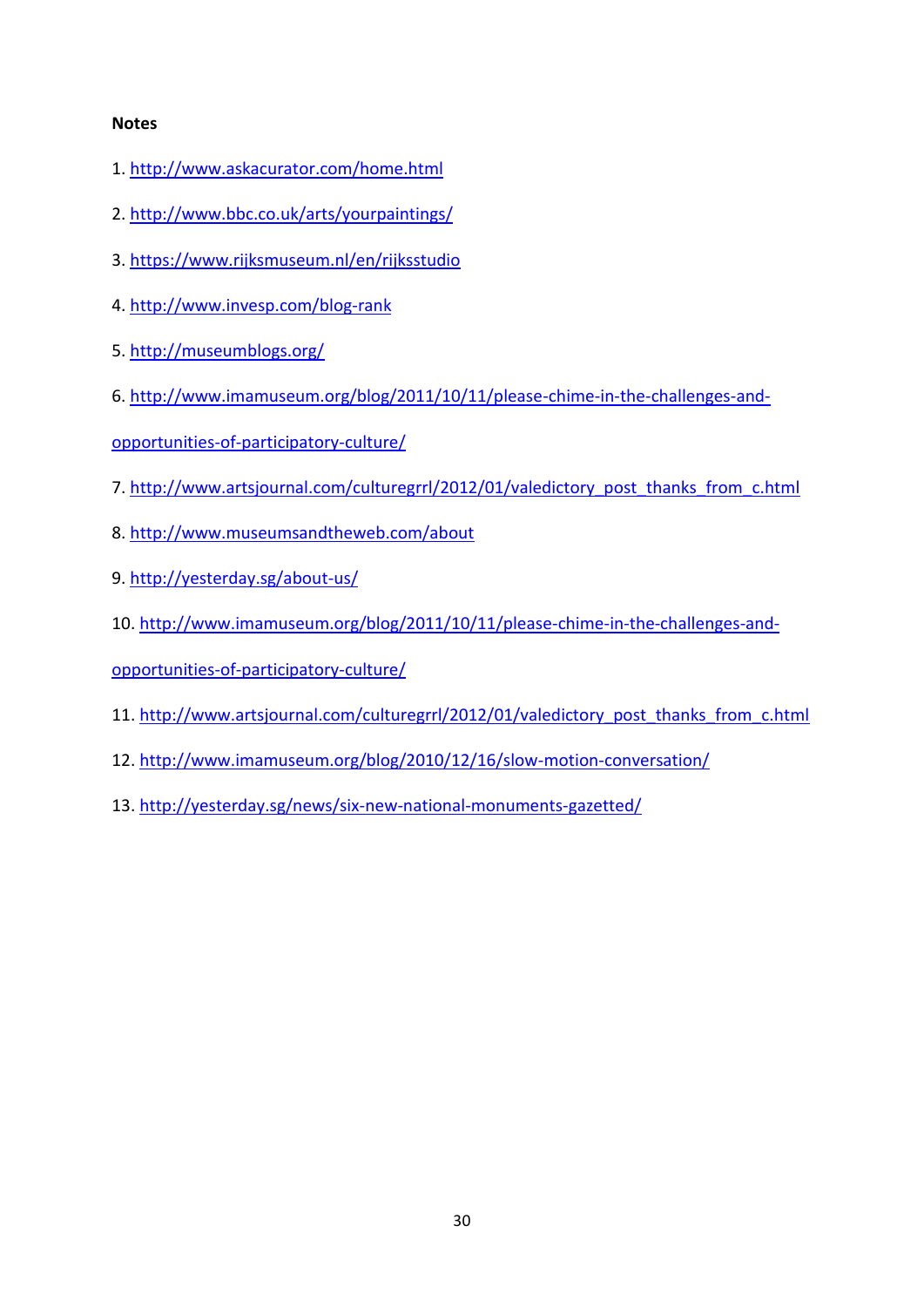## **References**

P. Arora, 2012. "Typology of Web 2.0 spheres: Understanding the cultural dimensions of social media spaces," *Current Sociology*, pp. 1-20.

P. Arora, and F. Vermeylen, 2012. "The end of the art connoisseur? Experts and knowledge production in the visual arts in the digital age," *Information, Communication & Society*, pp. 1–21.

L. Aroyo, R. Brussee, L. Rutledge, N. Stash and Y. Wang, 2007. "Personalized Museum Experience: The Rijksmuseum Use Case," *Archives & Museum Informatics*, at [http://www.archimuse.com/mw2007/papers/aroyo/aroyo.html,](http://www.archimuse.com/mw2007/papers/aroyo/aroyo.html) accessed 23 April 2012.

E.P.S. Baumer, M. Sueyoshi, and B. Tomlinson, 2011. "Bloggers and Readers Blogging Together: Collaborative Co-creation of Political Blogs," *Computer Supported Cooperative Work*, volume 20, pp. 1-36.

N.K. Baym, and R. Burnett, 2009. "Amateur experts. International fan labour in Swedish independent music," *International Journal of Cultural Studies*, volume 12, number 5, pp. 433-449.

P. Bourdieu, 1990. *In other words*. Stanford, CA: Stanford University Press.

C. Burton, and C. Scott, 2003. "Museums: Challenges for the 21st Century," *International Journal of Arts Management*, volume 5, number 2, pp. 56-68.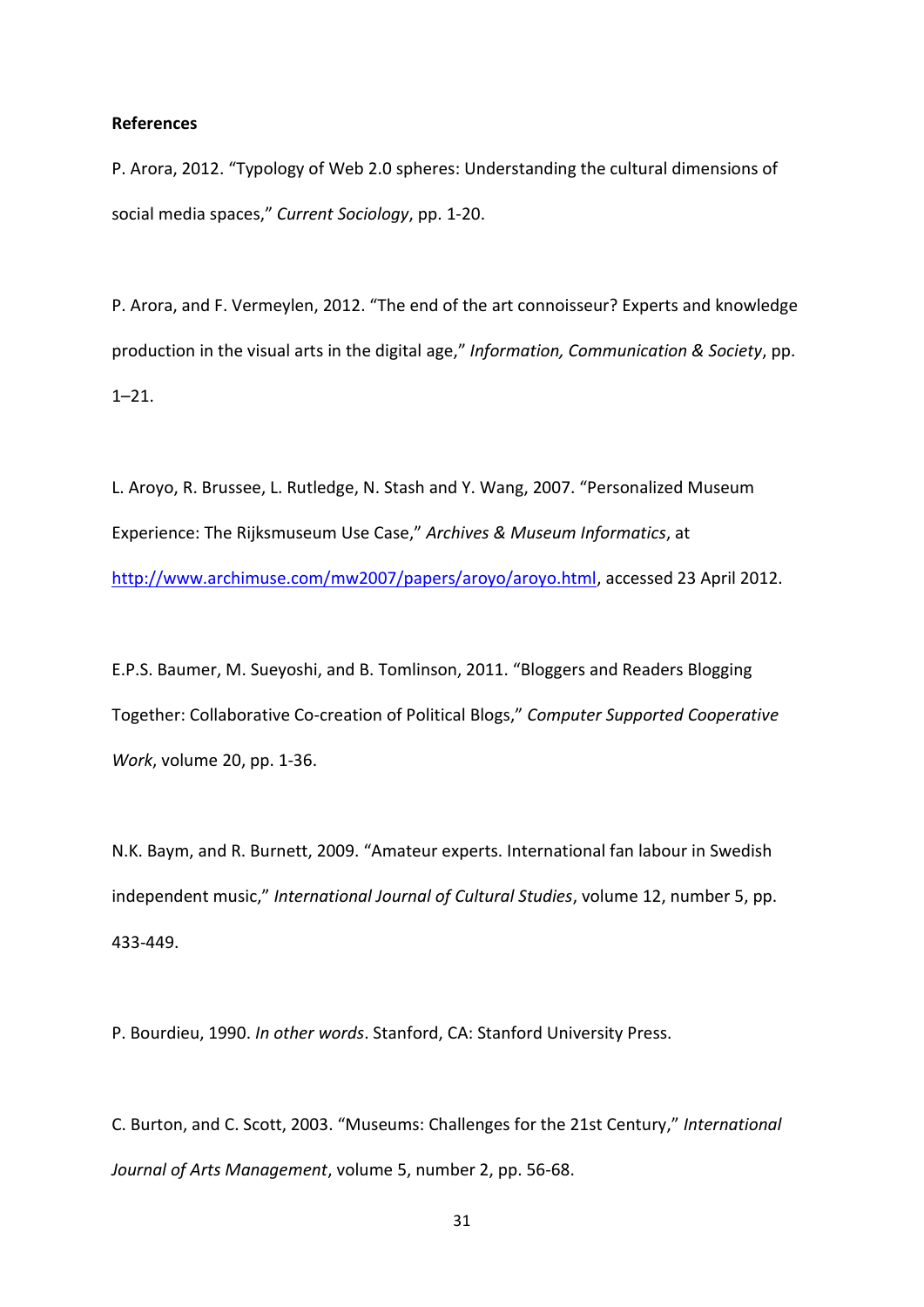S. Cairns, 2013. "Mutualizing Museum Knowledge: Folksonomies and the Changing Shape of Expertise," *Curator*, volume 56, number 1, pp. 107-119.

H.M. Collins, and R. Evans, 2002. "The Third Wave of Science Studies: Studies of Expertise and Experience," *Social Studies of Science*, volume 32, number 2, pp. 235–296.

P. DiMaggio, 1996. "Are art-museum visitors different from other people? The relationship between attendance and social and political attitudes in the United States," *Poetics*, volume 24, number 2, pp. 161-180.

G. Fairclough, 2012. "Others: A prologue," In: E. Giaccardi (editor). *Heritage and Social Media. Understanding heritage in a participatory culture*. New York: Routledge, pp. xiv-xvii.

G. Fyfe, 2011. "Sociology and the Social Aspects of Museums," In: S. Macdonald (editor). *A Companion toMuseum Studies*. Chichester: Wiley-Blackwell, pp. 33-49.

J.T. Grabill, S. Pigg, and K. Wittenauer, 2009. "Take two: a study of the co-creation of knowledge on museum 2.0 sites," In J. Trant and D. Bearman (editors). *Museums and the Web 2009: Proceedings.* Toronto: Archives & Museum Informatics.

E. Hooper-Greenhill, 2000. "Changing Values in the Art Museum: rethinking communication and learning," *International Journal of Heritage Studies*, volume 6, number 1, pp. 9-31.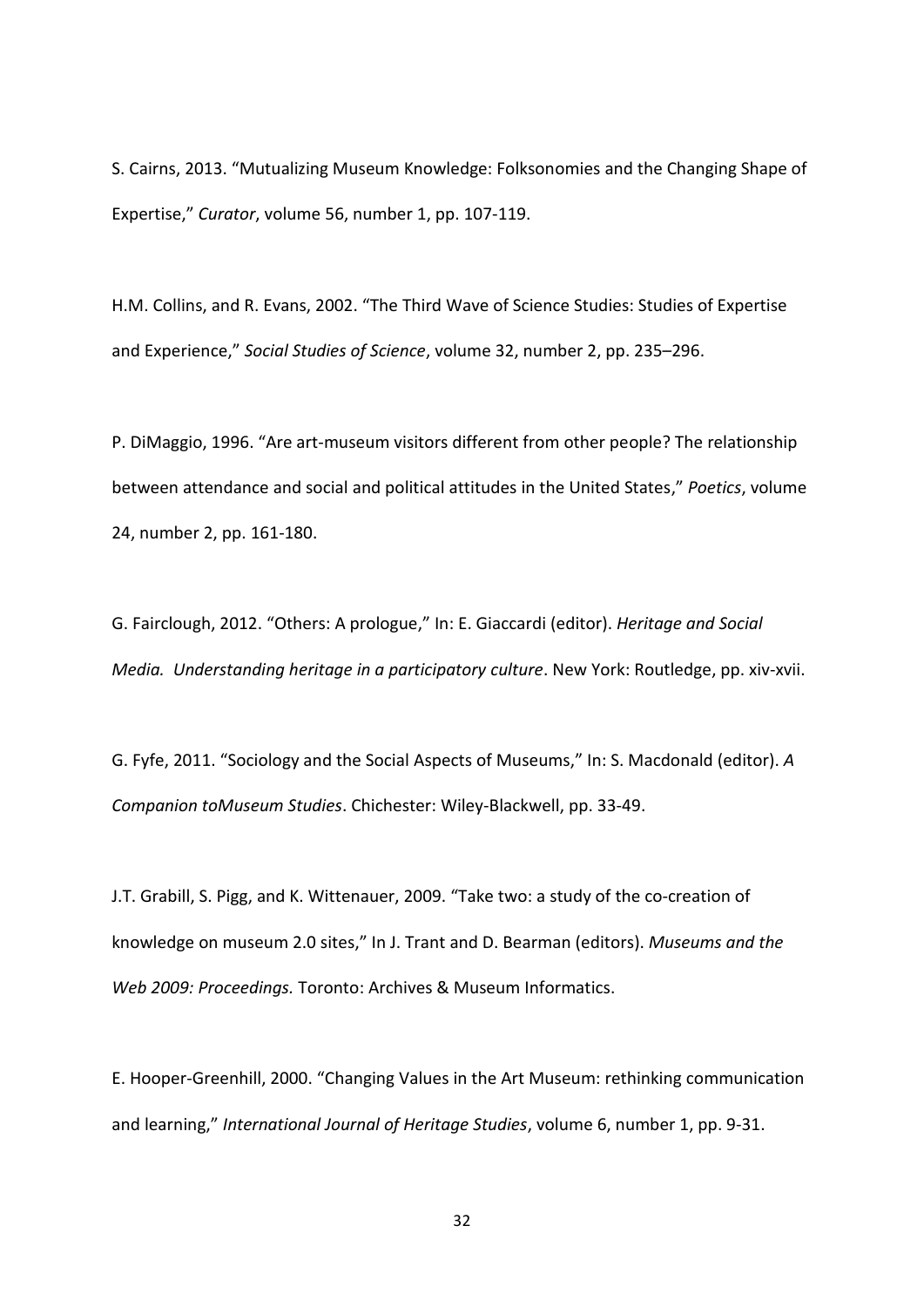H. Jenkins, 2006. *Convergence culture: Where old and new media collide*. NY: New York Press.

A. Keen, 2007. *The Cult of the Amateur: Is the internet eroding knowledge, wisdom, expertise and culture?* New York: Doubleday.

T. Kelleher, and B. Miller, 2006. "Organizational Blogs and the Human Voice: Relational Strategies and Relational Outcomes," *Journal of Computer-Mediated Communication*, volume 11, pp. 395–414.

J. Kidd, 2010. "Enacting engagement online: framing social media use for the museum," *Information, Technology & People,* volume 24, number 1, pp. 64-77.

J. Lampel, and A. Bhalla, 2007. "The role of status seeking in online communities: Giving the gift of experience," *Journal of Computer-Mediated Communication*, volume 12, number 2, article 5, at [http://jcmc.indiana.edu/vol12/issue2/lampel.html,](http://jcmc.indiana.edu/vol12/issue2/lampel.html) accessed 23 April 2012.

S. Lichtenstein, 2009. "The Decline of Experts in the Age of Web 2.0: Lay Blogger Perceptions of Experts," *ACIS 2009 Proceedings*, paper 5.

A.C. Lin, W. Fernandez, and S. Gregor, 2010. "Designing for Enjoyment and Informal Learning: A Study in A Museum Context," *PACIS 2010 Proceedings*, paper 90.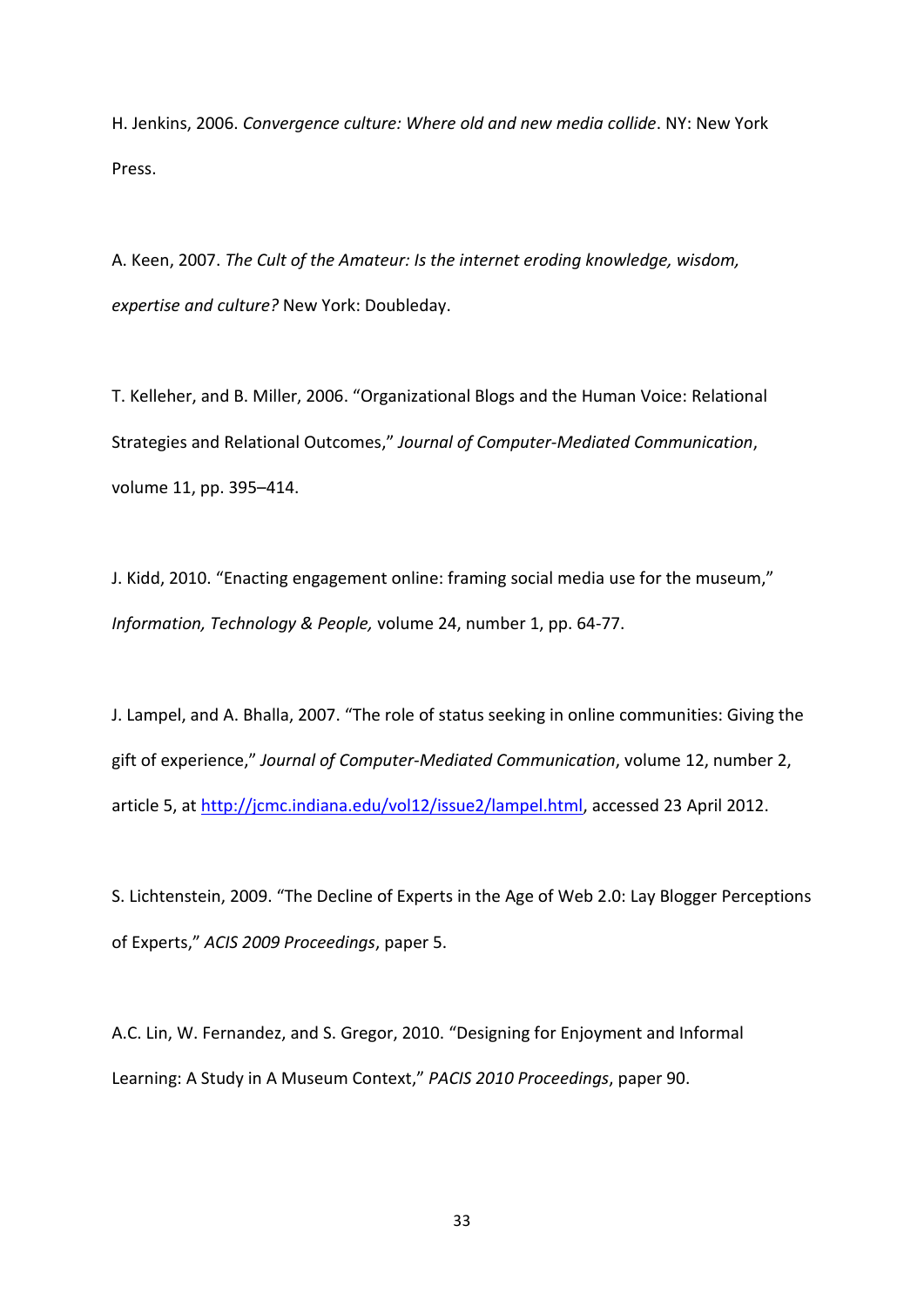J. Mackiewicz, 2010. "Assertions of Expertise in Online Product Reviews," *Journal of Business and Technical Communication*, volume 24, number 1, pp. 3-28.

C. Marlow, 2004. "Audience, structure and authority in the weblog community," presented at the *International Communication Association Conference*, New Orleans, LA.

P.F. Marty, 2007. "The changing nature of information work in museums," *Journal of the American Society for Information Science and Technology*, volume 58, number 1, pp. 97-101.

J. Otterbacher, 2011. "Being Heard in Review Communities: Communication Tactics and Review Prominence," *Journal of Computer-Mediated Communication*, volume 16, pp. 424- 444.

Z. Papacharissi, 2002. "The virtual sphere," *New Media and Society*, volume 4, number 1, pp. 9–27.

D.W. Park, 2009. "Blogging With Authority: Strategic Positioning in Political Blogs," *International Journal of Communication*, volume 3, pp. 250-273.

M. Prensky, 2001. "Digital natives, digital immigrants," *On the Horizon*, volume 9, number 5, at [http://www.marcprensky.com/writing/prensky%20-](http://www.marcprensky.com/writing/prensky%20-%20digital%20natives,%20digital%20immigrants%20-%20part1.pdf) [%20digital%20natives,%20digital%20immigrants%20-%20part1.pdf,](http://www.marcprensky.com/writing/prensky%20-%20digital%20natives,%20digital%20immigrants%20-%20part1.pdf) accessed 13 February

2013.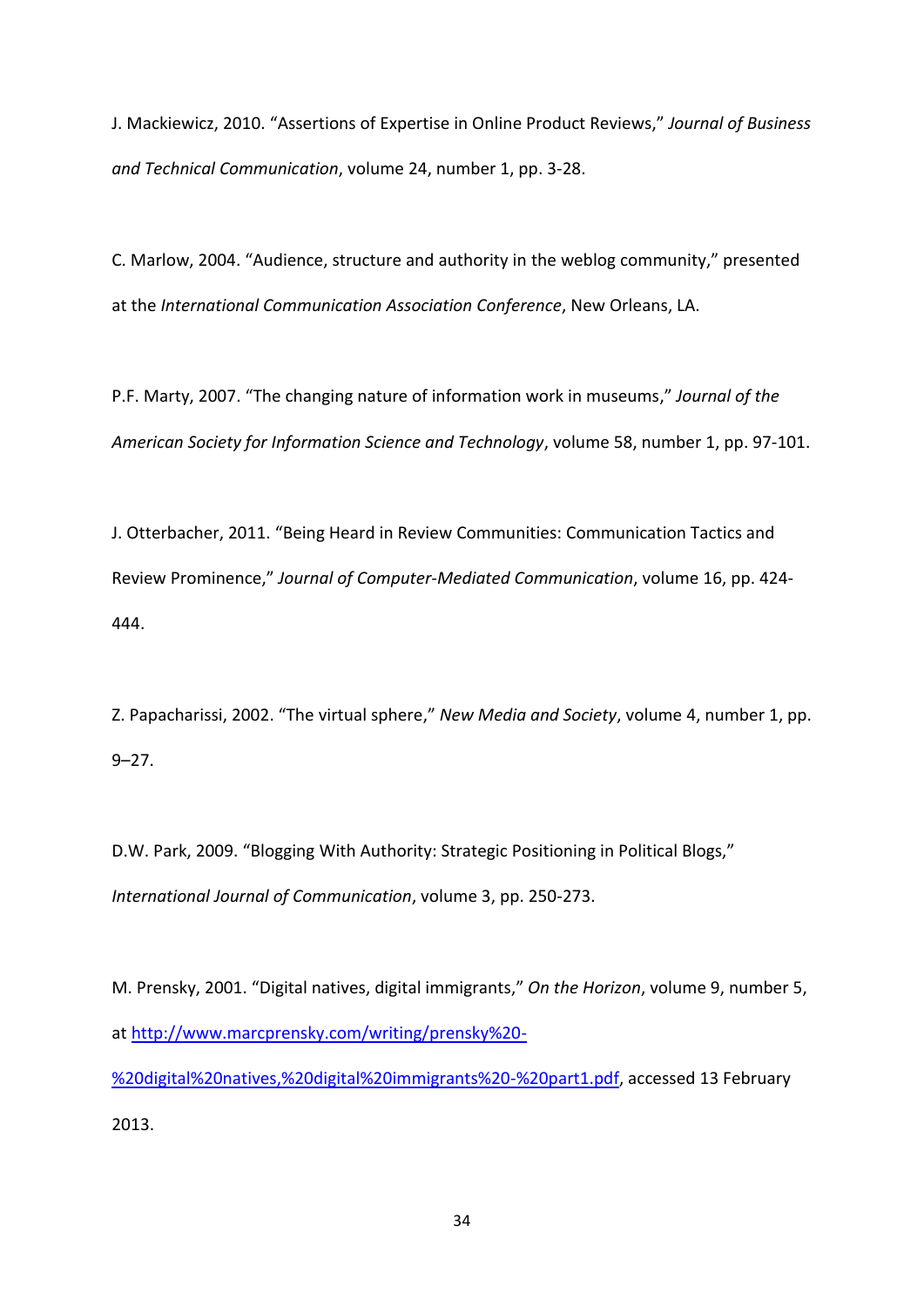J.M. Rickly-Boyd, 2012. "Authenticity & Aura: A Benjamin Approach to Tourism," *Annals of Tourism Research*, volume 39, number 1, pp. 269-289.

C. Ridings, and D. Gefen, 2004. "Virtual Community Attraction: Why People Hang Out Online," *Journal of Computer-Mediated Communication*, volume 10, number 1, at [http://jcmc.indiana.edu/vol10/issue1/ridings\\_gefen.html,](http://jcmc.indiana.edu/vol10/issue1/ridings_gefen.html) accessed at 23 April 2012.

A. Russo, 2012. "The rise of the 'media museum': creating interactive cultural experiences through social media," In: E. Giaccardi (editor). *Heritage and Social Media. Understanding heritage in a participatory culture*. New York: Routledge, pp. 145-157.

N.E. Schlatter, 2010. "A New Spin. Are DJs, rappers and bloggers 'curators'?" *Museum News*, at [http://www.aam-us.org/pubs/mn/newspin.cfm,](http://www.aam-us.org/pubs/mn/newspin.cfm) accessed at 23 April 2012.

W. Schweibenz, 2011. "'Museums and Web 2.0: Some Thoughts about Authority, Communication, Participation and Trust'," In: G. Styliaras, D. Koukopoulos and F. Lazarinis (editors). *Handbook of Research on Technologies and Cultural Heritage: Applications and Environments*. Hershey, PA: Information Science Reference, pp. 1-15.

J. Shanteau, D. Weiss, R. Thomas, and J. Pounds, 2002. "Performance-based assessment of expertise: How to decide if someone is an expert or not," *European Journal of Operational Research*, volume 36, number 2, pp. 253-263.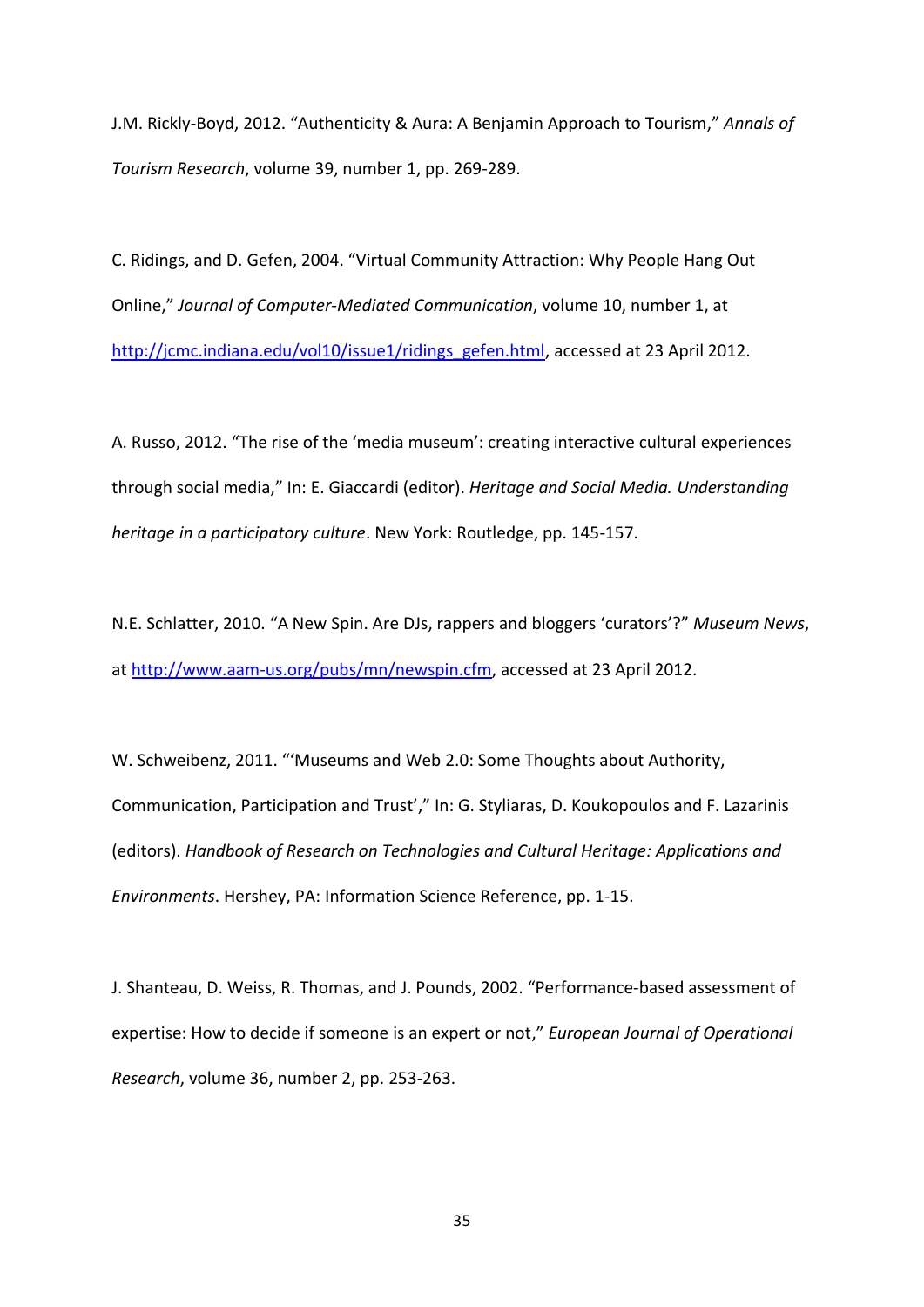C. Shirky, 2008. *Here comes everybody: The Power of Organizing Without Organisations*. New York: The Pinguin Press.

R. Silverstone, 1994. "The medium is the museum: on objects and logics in times and spaces," In: R. Miles and L. Zavala (editors). *Towards the Museum of the Future: New European Perspectives*. London: Routledge, pp. 161-176.

N. Simon, 2007. "Discourse in the Blogosphere. What Museums Can Learn from Web 2.0," *Museums & Social Issues*, volume 2, number 2, pp. 257-274.

R. Srinivasan, R. Boast, J. Furner, and K.M. Becvar, 2009. "Digital Museums and Diverse Cultural Knowledges: Moving Past the Traditional Catalog," *The Information Society*, volume 25, number 4, pp. 265-278.

C.R. Sunstein, 2006. *Infotopia: How many minds produce knowledge*. New York: Oxford University Press.

J. Surowiecki, 2004. *The wisdom of crowds: Why the many are smarter than the few and how collective wisdom shapes business, economies, societies and nations.* Little Brown.

J. Trant, 1998. "When all You've Got is "The Real Thing": Museums and Authenticity in the Networked World," *Archives and Museum Informatics*, volume 12, pp. 107-125.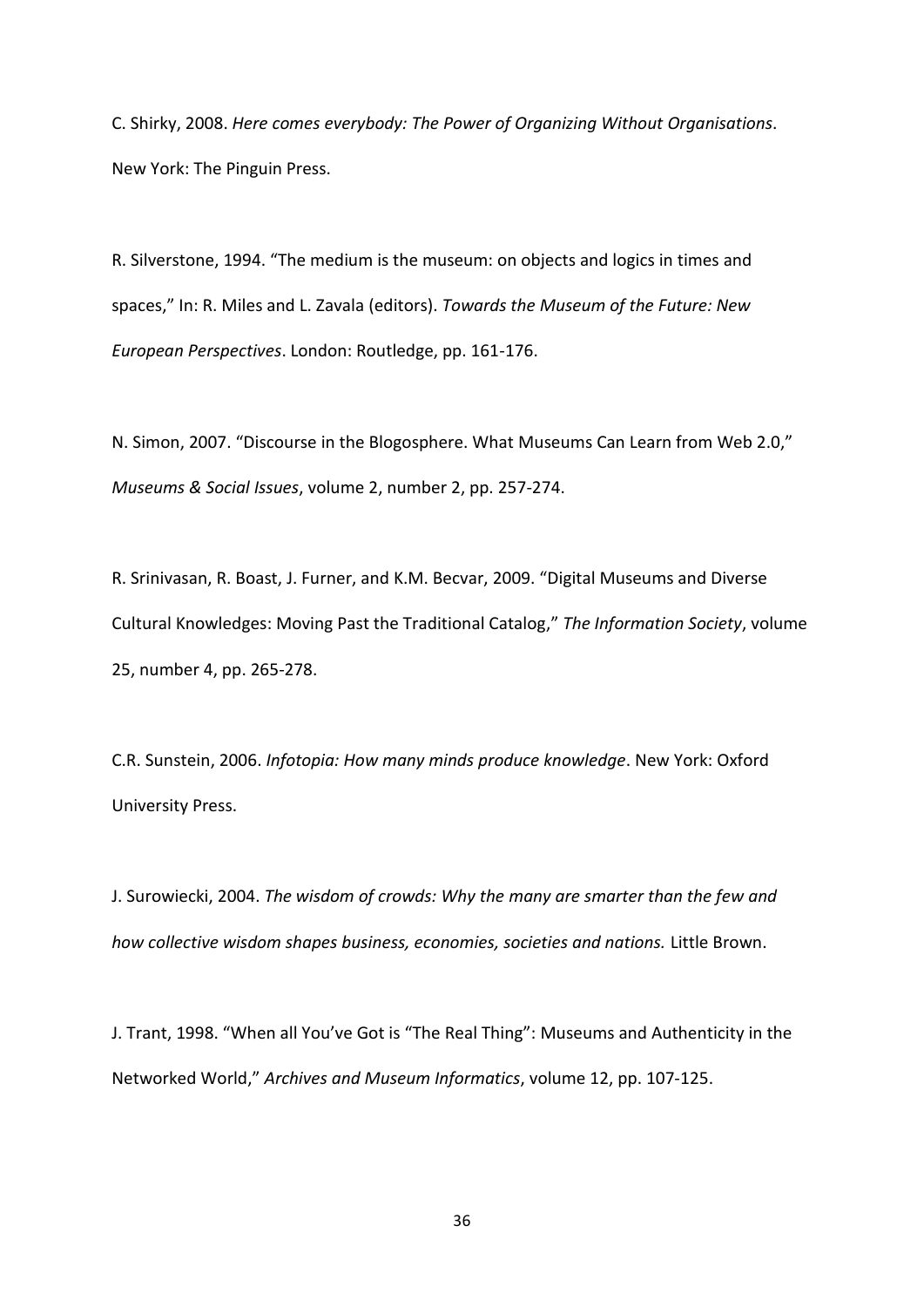J. Trant, 2008. "Curating collections knowledge: Museums on the cyberinfrastructure," In: P.F. Marty and K. Burton Jones (editors). *Museum Informatics: People, Information, and Technology in Museums*. New York and Oxon: Routledge, pp. 275–291.

M. Verboord, 2010. "The Legitimacy of Book Critics in the Age of the Internet and Omnivorousness: Expert Critics, Internet Critics and Peer Critics in Flanders and the Netherlands," *European Sociological Review*, volume 26, number 6, pp. 623–637.

P. Walsh, 1997. "The Web and the Unassailable Voice," *Archives and Museum Informatics*, volume 11, pp. 77–85.

C. Wei, 2004. "Formation of Norms in a Blog Community," *Into the Blogosphere. Rhetoric, community, and culture of weblogs*, at

[http://blog.lib.umn.edu/blogosphere/formation\\_of\\_norms.html,](http://blog.lib.umn.edu/blogosphere/formation_of_norms.html) accessed at 23 April 2012.

T-K. Yu, L-C. Lu, and T-F. Liu, 2010. "Exploring factors that influence knowledge sharing behavior via weblogs," *Computers in Human Behaviour*, volume 26, pp. 32-41.